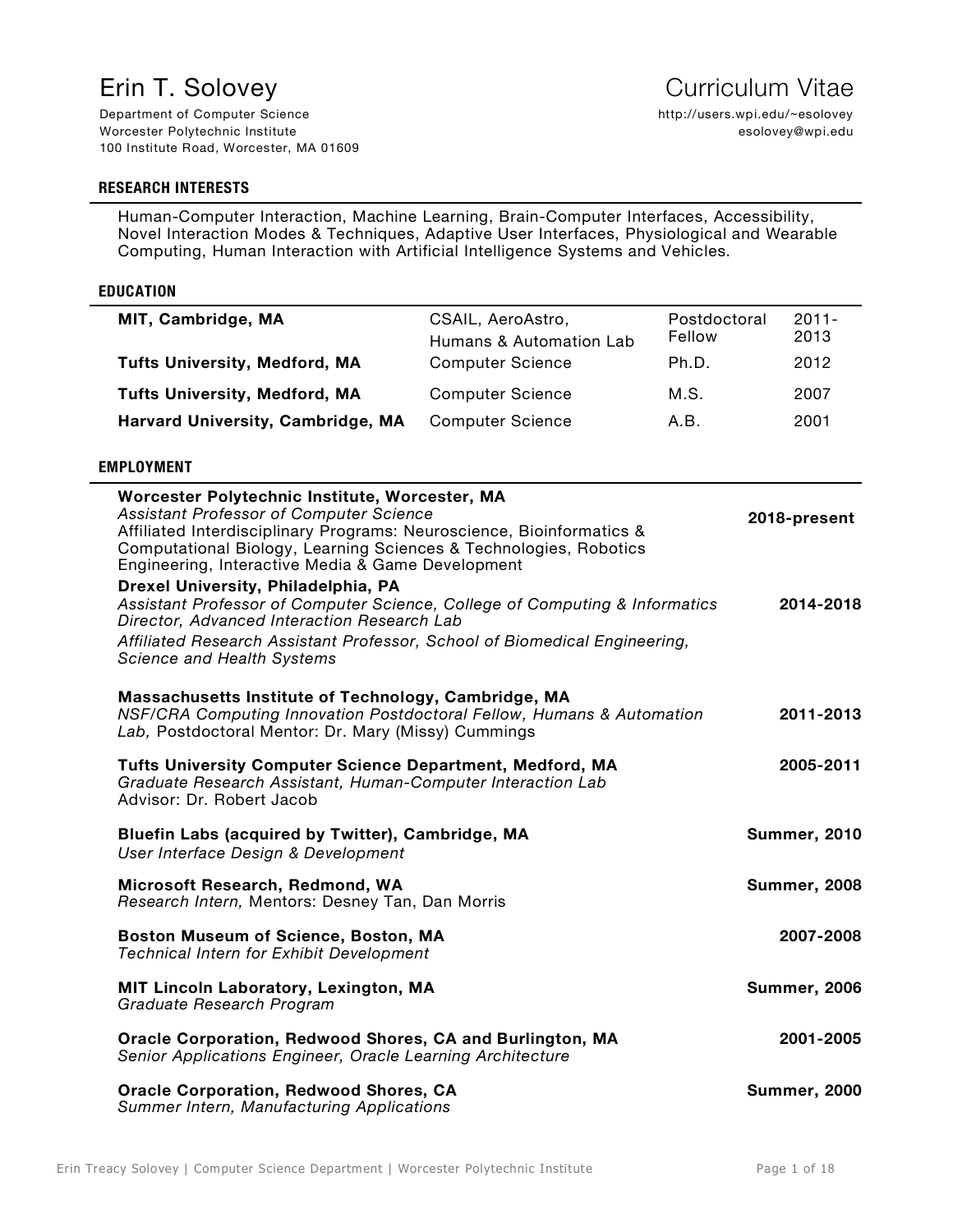**Planet Direct / MyWay.com (A CMGI Company), Andover, MA**

*Java Component Development Team Intern*

# **PUBLICATIONS**

## **Refereed Full Conference Papers**

- [C.24] De Carli, L., Ray, I., **Solovey, E.T.** (2021). Vision: Stewardship of Smart Devices Security for the Aging Population. In *Proc. ACM EuroUSEC '21: European Symposium on Usable Security.* 9 pages.
- [C.23] McDonald, D.Q., Vallet, R., **Solovey, E.**, Dion, G., Shokoufandeh, A. (2020). Knitted Sensors: Designs and Novel Approaches for Real-Time, Real-World Sensing. In *Proceedings of the ACM on Interactive, Mobile, Wearable and Ubiquitous Technologies (IMWUT)* and *Ubicomp 2021, 4 (4),* Article 145, 25 pages.
- [C.22] Unal, D., Arrington, K., **Solovey, E.**, Walker, E. (2020). Using Thinkalouds to Understand Rule Learning and Cognitive Control Mechanisms within an ITS. In *Proc. International Conference of Artificial Intelligence in Education (AIED).* [Acceptance Rate: 26.6%]
- [C.21] Li, Z., Lei, Z., Yan, A., **Solovey, E.**, Pahlavan K. (2020). ThuMouse: A Micro-gesture [Cursor Input through mmWave Radar-based Interaction. In Proc*. IEEE ICCE International Conference on Consumer Electronics*, Las Vegas, NV, USA
- [C.20] **Solovey**, **E.T.,** Powale, P., Cummings, M.L. (2017). A Field Study of Multimodal Alerts for an Autonomous Threat Detection System. In *Proc. Human-Computer Interaction International Conference* (pp. 393-412). Springer.
- [C.19] Chan, J., Siangliulue, P., McDonald, D.Q., Liu, R., Moradinezhad, R., Aman, S., **Solovey**, **E.T.,** Gajos K. & Dow, S.P. (2017). Semantically Far Inspirations Considered Harmful? Accounting for Cognitive States in Collaborative Ideation. In *Proc. of 2017 ACM Conference on Creativity and Cognition.* (pp. 93-105). ACM. [Acceptance Rate: 28.9%].
- [C.18] Tucker, F., **Solovey**, **E. T.,** Geib, C., Lee, F. (2016). Veneer: A Digital Visual Novel Game Exploring Player Empathy. In *Proc. Meaningful Play*. East Lansing, MI.
- [C.17] **Solovey**, **E.T.,** Okerlund, J., Hoef, C., Davis, J., Shaer, O. (2015). Augmenting Spatial Skills with Semi-Immersive Interactive Desktop Displays: Do Immersion Cues Matter? In *Proc. Augmented Human International Conference*. (pp. 53-60). ACM.
- [C.16] **Solovey**, **E.T.,** Zec, M., Garcia Perez, E., Reimer, B., Mehler, B. (2014). Classifying Driver Workload Using Physiological and Driving Performance Data: Two Field Studies. In *Proc. ACM Conference on Human Factors in Computing Systems CHI '14.* (pp. 4057-4066). ACM. **Best Paper Award Honorable Mention**. [Awarded to top 5%]
- [C.15] Afergan, D., Peck, E.M., **Solovey**, **E.T.,** Jenkins, A., Hincks, S.W., Brown, E.T., Chang, R., Jacob, R.J.K. (2014). Dynamic Difficulty Using Brain Metrics of Workload. In *Proc. ACM Conference on Human Factors in Computing Systems CHI '14.* (pp. 3797-3806). ACM. *Best*  **Paper Award Honorable Mention**. [Awarded to top 5%]
- [C.14] Berardi, C., **Solovey, E.T.,** Cummings, M.L. (2013). Investigating the Efficacy of Network Visualizations for Intelligence Tasks. In *Proc. of 2013 IEEE International Conference on Intelligence and Security Informatics (ISI)*, (pp. 278-283). IEEE.
- [C.13] Mkrtchyan, A., Macbeth, J., **Solovey**, **E.T.,** Ryan, J., Cummings, M.L. (2012). Using Variable-Rate Alerting to Counter Boredom in Human Supervisory Control. In *Proc. Human Factors and Ergonomics Society Annual Meeting*, (Vol. 56, No. 1, pp. 1441-1445). Sage CA: Los Angeles, CA: Sage Publications.
- [C.12] **Solovey, E.T.,** Schermerhorn, P., Scheutz, M., Sassaroli, A., Fantini, S., Jacob, R.J.K. (2012). Brainput: Enhancing Interactive Systems with Streaming fNIRS Brain Input. In *Proc. ACM Conference on Human Factors in Computing Systems CHI'12.* (pp. 2193-2202). ACM. *Best Paper Award Honorable Mention.* [Awarded to top 5%].
- [C.11] **Solovey**, **E.T.,** Chauncey, K., Lalooses, F., Parasi, M., Weaver, D., Scheutz, M.,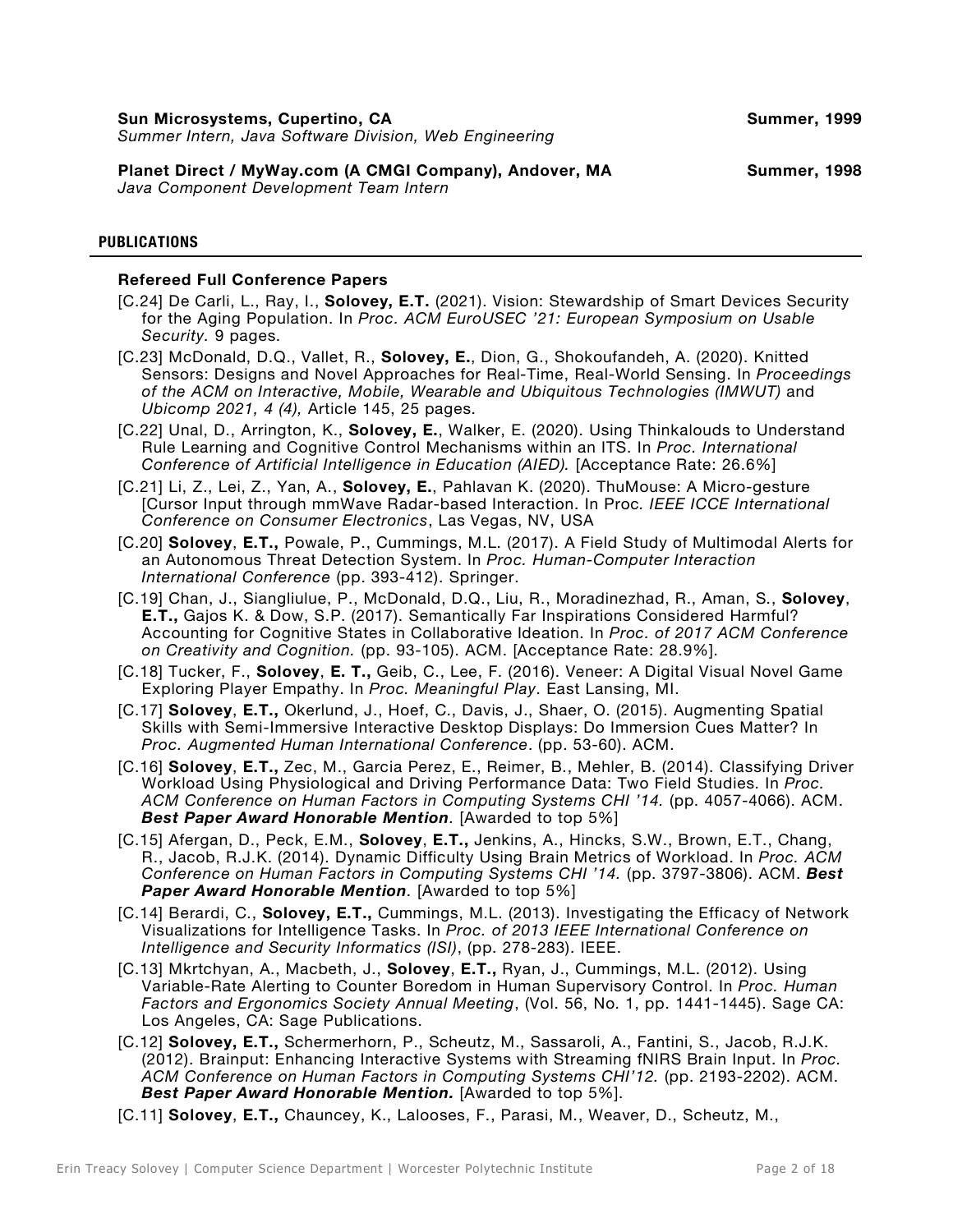Schermerhorn, P., Sassaroli, A., Fantini, S., Girouard, A., Jacob, R.J.K. (2011). Sensing Cognitive Multitasking for a Brain-Based Adaptive User Interface. *Proc. ACM Conference on Human Factors in Computing Systems CHI'11,* (pp. 383-392). ACM. [Acceptance Rate: 26%].

- [C.10] **Solovey**, **E.T.,** Girouard, A., Chauncey, K., Hirshfield, L.M., Sassaroli, A., Zheng, F., Fantini, S., Jacob, R.J.K. (2009). Using fNIRS Brain Sensing in Realistic HCI Settings: Experiments and Guidelines. *ACM UIST 2009 Symposium on User Interface Software and Technology,* (pp. 157-166). ACM. [Acceptance Rate: 18%].
- [C.9] **Solovey, E.T**. Using Your Brain for Human-Computer Interaction. (2009). Doctoral Consortium, *ACM UIST 2009 Symposium on User Interface Software and Technology.* ACM.
- [C.8] Hirshfield, L.M., **Solovey**, **E.T.,** Girouard, A., Kebinger, J., Jacob, R.J.K., Sassaroli, A., Fantini, S. (2009). Brain Measurement for Usability Testing and Adaptive Interfaces: An Example of Uncovering Syntactic Workload with Functional Near Infrared Spectroscopy. *Proc. ACM Conference on Human Factors in Computing Systems CHI'09.* (pp. 2185-2194). ACM. [Acceptance Rate: 24.5%].
- [C.7] Horn, M.S., **Solovey**, **E.T.,** Crouser, R.J., & Jacob, R.J.K. (2009). Comparing the Use of Tangible and Graphical Programming Languages for Informal Science Education. *Proc. ACM Conference on Human Factors in Computing Systems CHI'09*, (pp. 975-984). ACM. [Acceptance Rate: 24.5%].
- [C.6] Girouard, A., **Solovey**, **E.T.,** Hirshfield, L.M., Chauncey, K., Sassaroli, A., Fantini, S., & Jacob, R.J.K. (2009). Distinguishing Difficulty Levels with Non-invasive Brain Activity Measurements. *Proc. INTERACT 2009 Conference,* (pp. 440-452). Springer. [Acceptance Rate 29%].
- [C.5] Hirshfield, L.M., Chauncey, K., **Solovey**, **E.T.,** Girouard, A., Jacob, R., Sassaroli, A., & Fantini, S. (2009). Combining Electroencephalograph and Near Infrared Spectroscopy to Explore Users' Instantaneous and Continuous Mental Workload States. *HCI International 2009 13th International Conference on Human-Computer Interaction*, Springer.
- [C.4] Sassaroli, A., Zheng, F., Coutts, M., Hirshfield, L.M., Girouard**,** A., **Solovey**, **E.T.,** Jacob, R.J.K., Tong, Y., Frederick, B. deB., Fantini, S. (2009). Application of Near-Infrared Spectroscopy for Discrimination of Mental Workloads, *SPIE Proceedings* 7174.
- [C.3] Horn**,** M.S., **Solovey**, **E. T.,** Jacob, R.J.K. (2008). Tangible Programming and Informal Science Learning: Making TUIs Work for Museums. *Proc. of Interaction Design and Children*, (pp. 194-201). ACM.
- [C.2] Jacob, R.J.K., Girouard, A., Hirshfield, L.M., Horn, M.S., Shaer, O., **Solovey**, **E.T.,** & Zigelbaum, J. (2008). Reality-Based Interaction: A Framework for Post-WIMP Interfaces. *Proc. ACM CHI 2008 Human Factors in Computing Systems Conference*, (pp. 201-210). ACM. [Acceptance Rate: 22%]
- [C.1] Girouard, A., **Solovey**, **E.T.,** Hirshfield, L., Ecott, S., Shaer, O., & Jacob, R.J.K. Smart Blocks: A Tangible Mathematical Manipulative. *Proc. TEI 2007 First International Conference on Tangible and Embedded Interaction*, (pp. 183-186). ACM.

## **Journal Articles**

- [J15] **Solovey, E.T.**, Putze, F. (2021). Improving HCI with Brain Input: Review, Trends, and Outlook. *Foundations and Trends in Human-Computer Interaction*, Vol. 13: No. 4, pp298- 379.
- [J14] R. Moradinezhad, R., **E.T. Solovey**, Investigating Trust in Interaction with Inconsistent EmbodiedVirtual Agents. *International Journal of Social Robotics (SORO)*. 16 pages.
- [J13] Liu, R., Reimer, B., Song, S., Mehler, B., **Solovey, E.T.** (2020). Unsupervised fNIRS feature extraction with CAE and ESN autoencoder for driver cognitive load classification. In *Journal of Neural Engineering*, 18, 036001. 15 pages.
- [J.12] **E.T. Solovey**, K.J. Ryan, M. Cummings. (2020). CODA: Mobile Interface for Enabling Safer Navigation of Unmanned Aerial Vehicles in Real-World Settings. *International Journal of Human-Computer Studies* (To Appear)
- [J.11] Liu, R., Walker, E., Friedman, L., Arrington, C.M., **Solovey, E.T.** (2020). fNIRS-based Classification of Mind-wandering with Personalized Window Selection for Multimodal Learning Interfaces. *Journal on Multimodal User Interfaces.*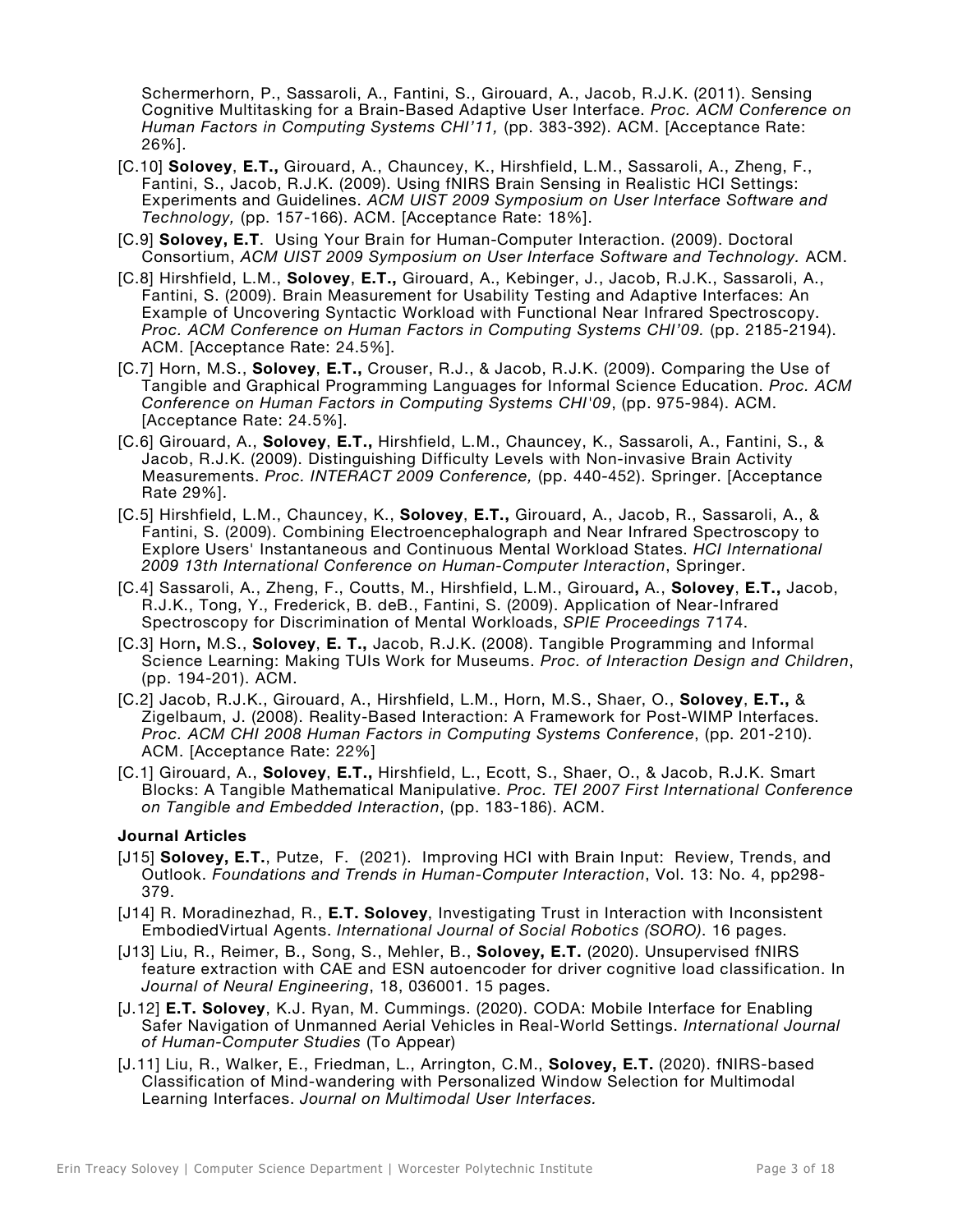- [J.10] Pahlavan, K., Ying, J., Li, Z., **Solovey, E.**, Loftus, J., Dong, Z. (2020). RF Cloud for Cyberspace Intelligence. *IEEE Access 8:* 89976-89987.
- [J.9] Girouard, A., Shaer, O., **Solovey, E.T**., Poor, M., Jacob, R.J.K. (2019). The Reality of Reality-Based Interaction: Understanding the Impact of a Framework as a Research Tool. *ACM Transactions on Computer-Human Interaction (TOCHI)*, 26, 5, Article 35, 35 pages.
- [J.8] Jacucci, G., Fairclough, S., & **Solovey, E. T.** (2015). Physiological Computing. *IEEE Computer*, 48(10), 12-16.
- [J.7] Belyusar, D., Mehler, B., **Solovey, E.T.** & Reimer, B. (2015). The Impact of Repeated Exposure to a Multi-Level Working Memory Task on Physiological Arousal and Driving Performance. *Transportation Research Record: Journal of Transportation Research Board*. No. 2518, 46-53.
- [J.6] Boyer, M., Cummings, M.L., Spence, L.B., **Solovey, E.T**. (2015). Investigating Mental Workload Changes in a Long Duration Supervisory Control Task. *Interacting With Computers,* 27(5), 512-520*.*
- [J.5] **Solovey**, **E.T.**, Afergan, D., Peck, E.M., Hincks, S.W., Jacob, R.J.K. (2015). Designing Implicit Interfaces for Physiological Computing: Guidelines and Lessons Learned using fNIRS. *ACM Transactions on Computer-Human Interaction (TOCHI)*. 21(6), 35.
- [J.4] Gao, F., Cummings, M.L., **Solovey, E.T.** (2014). Modeling Teamwork in Supervisory Control of Multiple Robots. *IEEE Transactions on Human-Machine Systems.* 44(4), 441-453.
- [J.3] Girouard, A., **Solovey**, **E.T.,** & Jacob, R.J.K. (2013). Designing a Passive Brain Computer Interface using Real Time Classification of Functional Near-Infrared Spectroscopy. *International Journal of Autonomous and Adaptive Communications Systems,* 6(1), 26-44.
- [J.2] Peck, E. M., **Solovey**, **E.T.,** Chauncey, K., Sassaroli, A., Fantini, S., Girouard, A., Hirshfield, L.M., Jacob, R.J.K. (2010). Your Brain, Your Computer, and You. *IEEE Computer,* 43(12), 86-89.
- [J.1] Sassaroli, A., Zheng, F., Hirshfield, L.M., Girouard, A., **Solovey**, **E.T.,** Jacob, R.J.K., & Fantini, S. (2008). Discrimination of Mental Workload Levels in Human Subjects with Functional Near-Infrared Spectroscopy. *Journal of Innovative Optical Health Sciences*, 1(2), 227-237.

## **PhD Dissertation**

[D.1] **Solovey**, **E.T.** (2012). Real-time fNIRS Brain Input for Enhancing Interactive Systems. Ph.D. Dissertation, Computer Science Department, Tufts University, Medford, MA.

## **Book Chapters**

- [B.2] Gao, F., Cummings, M.L., **Solovey, E.T**. (2016). Designing for Robust and Effective Teamwork in Human-Agent Teams. in *The Intersection of Robust Intelligence (RI) and Trust in Autonomous Systems,* Ed.: W. Lawless, (pp. 167-190). Springer US.
- [B.1] Girouard, A., **Solovey**, **E.T.,** Hirshfield, L., Peck, E., Chauncey, K., Sassaroli, A., Fantini, S., & Jacob, R.J.K. (2010). From Brain Signals to Adaptive Interfaces: Using fNIRS in HCI. in *Brain-Computer Interfaces: Applying our Minds to Human-Computer Interaction*, ed. by A. Nijholt, pp. 221-237, Springer.

## **Poster Presentations (Peer Reviewed)**

- [P.13] Boll, R., Mahajan, Reis, J., **Solovey, E.T.** (2020). Creating questionnaires that align with ASL linguistic principles and cultural practices within the Deaf community. In *Proceedings of the 22nd International ACM SIGACCESS Conference on Computers and Accessibility.* ACM.
- [P.12] Keating, S., Walker, E., Motupali, A., **Solovey, E.T**. (2016). Toward Real-time Brain Sensing for Learning Assessment: Building a Rich Dataset. In *Proceedings of the 2016 CHI Conference Extended Abstracts on Human Factors in Computing Systems* (pp. 1698-1705). ACM.
- [P.11] Reis, J., **Solovey**, **E.T.,** Henner, J., Johnson, K., Hoffmeister, R. (2015). ASL CLeaR: STEM Education Tools for Deaf Students*.* In *Proceedings of the 17th International ACM SIGACCESS Conference on Computers & Accessibility* (pp. 441-442). ACM.
- [P.10] Belyusar, D., Reimer, B., Mehler, B., Afergan, D., Coughlin, J.F., **Solovey, E.T**. (2014). Utilizing functional near-infrared spectroscopy to identify cognitive processes contributing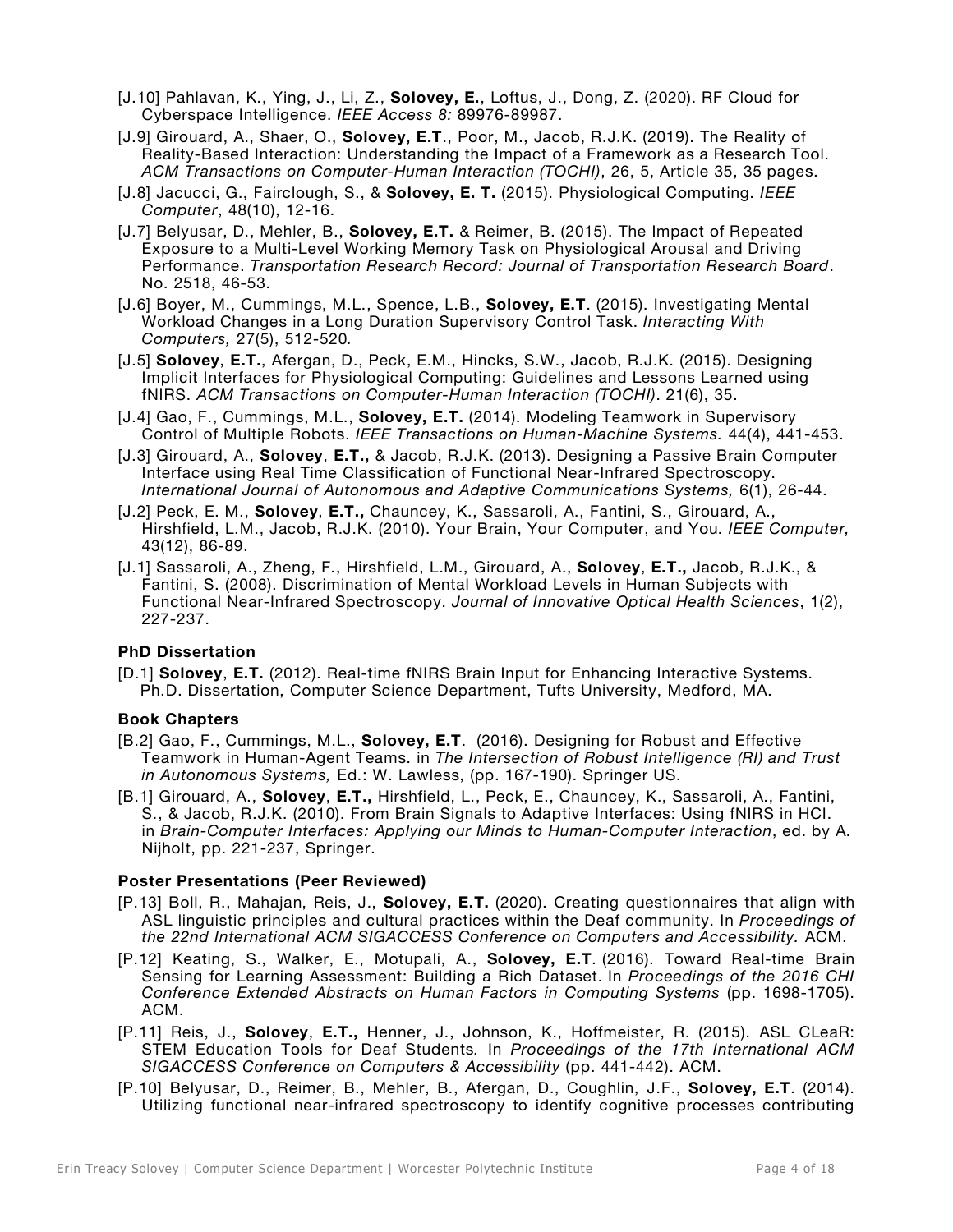to workload in a dual-task environment. *Society for Neuroscience Annual Meeting*, Washington, D.C.

- [P.9] Hoef, C., Davis, J., Shaer, O., **Solovey, E.T**. (2014). An In-Depth Look at the Benefits of Immersion Cues on Spatial 3D Problem Solving. In *Proc. ACM Symposium on Spatial User Interfaces*, (pp. 157-157). ACM.
- [P.8] **Solovey**, **E.T.,** Mehler, B., Reimer, B. (2012). Brain Sensing with fNIRS in the Car. In *Adjunct Proc. of International Conference on Automotive User Interfaces and Interactive Vehicular Applications (AutoUI)*, Portsmouth, NH.
- [P.7] **Solovey**, **E.T.,** Jackson, K., Cummings, M.L. (2012). Collision Avoidance Interface for Safe Piloting of Unmanned Vehicles using a Mobile Device. In *Adjunct Proc. ACM UIST 2012 Symposium on User Interface Software and Technology*, (pp. 77-78). ACM.
- [P.6] Peck, E., **Solovey**, **E.T.,** Su, S., Jacob, R.J.K., & Chang, R. (2011). Near to the brain: Functional near-infrared spectroscopy as a lightweight brain imaging technique for visualization, *Proc. IEEE Conference on Information Visualization*. *Best Poster Award*
- [P.5] **Solovey**, **E.T.,** Jacob, R.J.K. (2010). Using fNIRS to Support User Interfaces. In *Proc. fNIRS Conference*, Cambridge, MA.
- [P.4] Sassaroli, A., Zheng, F., Girouard, A., **Solovey**, **E.T.,** Chauncey, K., Hirshfield, L.M., Peck, E., Jacob, R.J.K., & Fantini, S. (2010). Application of correlation analysis tools for the classification of mental workloads in functional near-infrared spectroscopy. In *Proc. BIOMED OSA Topical Meeting.*
- [P.3] Sassaroli, A., Tong, Y., Hirshfield, L.M., Girouard, A., **Solovey**, **E.T.,** Jacob, R.J.K, & Fantini, S. (2008). Real-time assessment of mental workload with near infrared spectroscopy: potential for human-computer interaction. In *Proc. BIOMED, OSA topical meeting*, St. Petersburg Bayfront, FL.
- [P.2] Hirshfield, L.M., Girouard, A., **Solovey**, **E.T.,** Jacob, R.J.K., Sassaroli, A., Tong, Y., & Fantini, S. (2007). Human-Computer Interaction and Brain Measurement Using Functional Near-Infrared Spectroscopy. In *Adjunct Proc. ACM UIST 2007 Symposium on User Interface Software and Technology*, ACM.
- [P.1] Jacob, R.J.K., Girouard, A., Hirshfield, L.M., Horn, M.S., Shaer, O., **Solovey**, **E.T.,** & Zigelbaum, J. (2007). Reality-Based Interaction: Unifying the New Generation of Interaction Styles. In *ACM CHI 2007 Human Factors in Computing Systems Conference Extended Abstracts*, pp. 2465-2470, ACM.

## **Workshop Papers (Peer Reviewed)**

- [W.21] Micek, C., Guan, Z**., Solovey, E.T**. (2021). Toward Understanding Effects of Digital Jury Moderation on the Polarization of Social Media Users. In Proc. CHI 2021 Workshop in Search of the Alternative Future: Developing Participatory Digital Citizenship to Address the Crisis of Democracy.
- [W.20] De Carli, L., Ray, I., **Solovey E.T.** (2020). Enabling IoT Residential Security Stewardship for the Aging Population. In Proc. CHI 2020 Workshop on Designing Interactions for the Ageing Populations - Addressing Global Challenges.
- [W.19] Moradinezhad, R., **Solovey, E.** (2020). Embodied Conversational Agent Behavior and its Impact on Trust in Other Agents. Proc. of CUI@CHI: Mapping Grand Challenges for the Conversational User Interface Community CHI 2020 Workshop.
- [W.18] Liu, R., Sarkar, A., **Solovey, E.T.**, Tschiatschek, S. (2019). Evaluating Rule-based Programming and Reinforcement Learning for Personalising an Intelligent System. In *Proc. of the 2019 on IUI Workshop on Explainable Smart Systems.*
- [W.17] Friedman, L., Liu, R. Walker, E., **Solovey, E.T.** (2018). Integrating Non-Invasive Neuroimaging and Computer Log Data to Improve Understanding of Cognitive Processes. In *Proceedings of ACM International Conference on Multimodal Interaction Workshop on Modeling Cognitive Processes from Multimodal Data,* ACM Press.
- [W.16] Putze, F., Hild, J., Kasneci, E., Sano, A., **Solovey, E. T.,** Schultz, T. (2018). Modeling Cognitive Processes from Multimodal Data (Workshop Summary). In *Proceedings of ACM International Conference on Multimodal Interaction,* ACM Press.
- [W.15] Girouard, A., Jacob, R.J.K., Shaer, O., **Solovey**, **E. T.,** Poor, M. (2018). Reflecting on the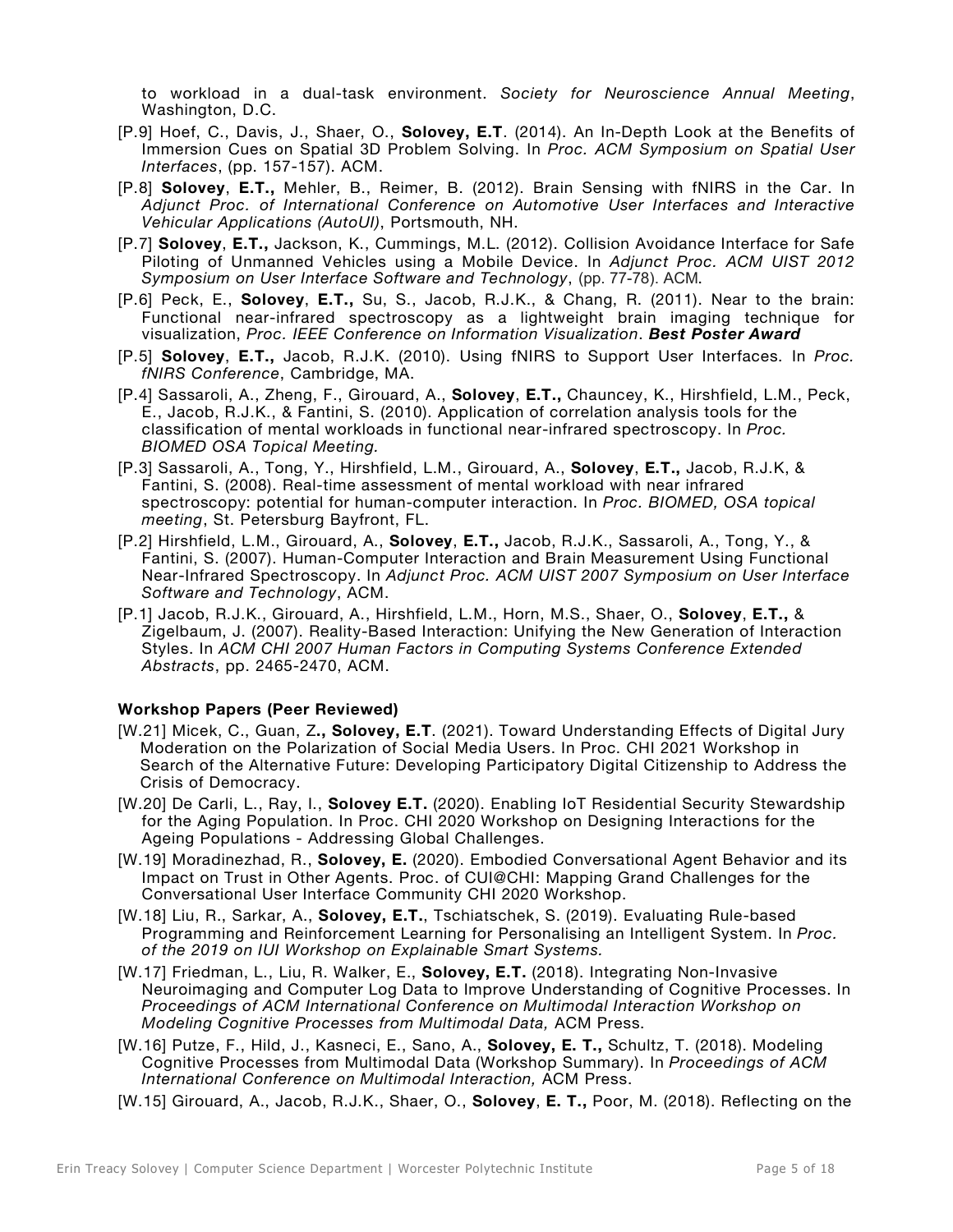Impact of HCI Frameworks, *Proc. ACM CHI 2018 Workshop on Rethinking Interaction*, ACM Press.

- [W.14] Moradinezhad, R., **Solovey, E.T.** (2018) Studying the Effects of Interacting with Virtual Agents in Amplifying Human Senses. In *Proceedings of ACM CHI 2017 Workshop on Amplification and Augmentation of Human Perception.*
- [W.13] McDonald, D. Q., Greenstadt, R., Kaimal, G., **Solovey, E.T.**. Mental Health Markers in Language and Brain Data: Potential Diagnostic Use and Privacy Concerns. In *Proc. of ACM CHI 2017 Symposium on Computing and Mental Health.* 2017.
- [W.12] Liu, R., Marcu, G., **Solovey, E.T.** Mindful Shopping: A Compulsive Buying Disorder Management Tool. In *Proceedings of ACM CHI 2017 Workshop on Interactive Systems in Healthcare (WISH 2017).*
- [W.11] McDonald, D.Q., **Solovey, E.T.** AgileFood: Facilitating Adaptive Food Donation to Address Hunger & Reduce Waste. *In Proceedings of ACM CHI 2017 Workshop on Designing Sustainable Food Systems.*
- [W.10] **Solovey**, **E.T.,** Liu, R., Moradinezhad, R.. Advanced Interaction Research in Autonomous Vehicles. *Proc CHI 2016 Workshop on HCI and Autonomous Vehicles: Contextual Experience Informs Design.* 2016.
- [W.9] **Solovey**, **E.T.,** Afergan, D, Venkat, A., Belyusar, D., Mehler, B., Reimer, B. Enabling Adaptive Autonomy: Brain & Body Sensing for Adaptive Vehicles. *Proc. CHI 2015 Workshop on Autonomous Driving UX.* (2015).
- [W.8] Reinecke, K., Flatla, D., **Solovey, E.T.**, Gutwin, C., Gajos, K., Heer, J. Many People, Many Eyes: Aggregating Influences of Visual Perception on User Interface Design. Workshop at CHI'13. In *ACM Human Factors in Computing Systems (CHI) Extended Abstracts* (2013).
- [W.7]**. Solovey**, **E.T**. Real-time fNIRS Brain Input for Adaptive Robot Autonomy, *HRI Pioneers Workshop* (2012). [Acceptance Rate: 22%].
- [W.6] **Solovey**, **E.T.,** Jacob, R.J.K. Meaningful Human-Computer Interaction Using fNIRS Brain Sensing. *Proc. CHI 2011 Workshop on Brain and Body Interfaces: Designing for Meaningful Interaction* (2011).
- [W.5] Girouard, A., **Solovey**, **E.T.,** Mandryk, R., Tan, D., Nacke, L., Jacob, R.J.K. Brain, Body, and Bytes: Psychophysiological User Interaction. Workshop held at CHI'10. In *ACM Human Factors in Computing Systems (CHI) Extended Abstracts* (2010).
- [W.4] **Solovey**, **E.T.,** Shaer, O., Girouard, A., Hirshfield, L.M., Horn, M.S., Zigelbaum, J., Jacob, R.J.K. Programming reality within the reality-based interaction framework. *Proc. ACM CHI 2009 Workshop on Programming Reality* (2009).
- [W.3] Hirshfield, L.M., **Solovey**, **E.T.,** Girouard, A., Jacob, R.J.K., Kebinger, J., Horn, M.S., Shaer, O., Zigelbaum, J., Jacob, R.J.K.. Using Brain Measurement to Evaluate Reality Based Interactions. *Proc. ACM CHI 2009 Workshop on Challenges in Evaluating Usability and User Experience of Reality-Based Interaction* (2009).
- [W.2] Girouard, A., Hirshfield, L.M., **Solovey**, **E.T.,** Jacob., R.J.K. Using functional Near-Infrared Spectroscopy in HCI: Toward evaluation methods and adaptive interfaces. *Proc. ACM CHI 2008 Workshop on Brain-Computer Interfaces for HCI and Games* (2008).
- [W.1] Horn, M.S., Shaer, O., Girouard, A., Hirshfield, L.M., **Solovey**, **E.T.,** Zigelbaum, J., Jacob, R.J.K. Putting Tangible User Interfaces in Context: A Unifying Framework for Next Generation HCI. *Proc. ACM CHI 2007 Workshop on Tangible User Interfaces in Context and Theory* (2007).

## **Videos (Peer Reviewed)**

[V.1] Bernstein, M., André, P., Luther, K., **Solovey**, **E.T.,** Poole, E.S., Paul, S.A., Kane, S.K., Grudin, J. (2009). CHIstory. CHI 2009 Video Showcase. In *CHI'09 Extended Abstracts on Human Factors in Computing Systems* (pp. 3493-3494). ACM. **Golden Mouse Award.**

# **Other Papers**

- [O.13] Dubey, J., Sumaria, M., Oktay, E., Li, Y., Li, Z., Neamtu, R., **Solovey, E.T.** (2019). Towards neuroadaptive technology using time warped distances for similarity exploration of brain data. In *Proc. of Neuroadaptive Technology Conference* (NAT 2019), Liverpool UK.
- [O.12] Friedman, L., Liu, R., Kim, A., Walker, E., **Solovey, E.T.** (2018). Towards Neuroadaptive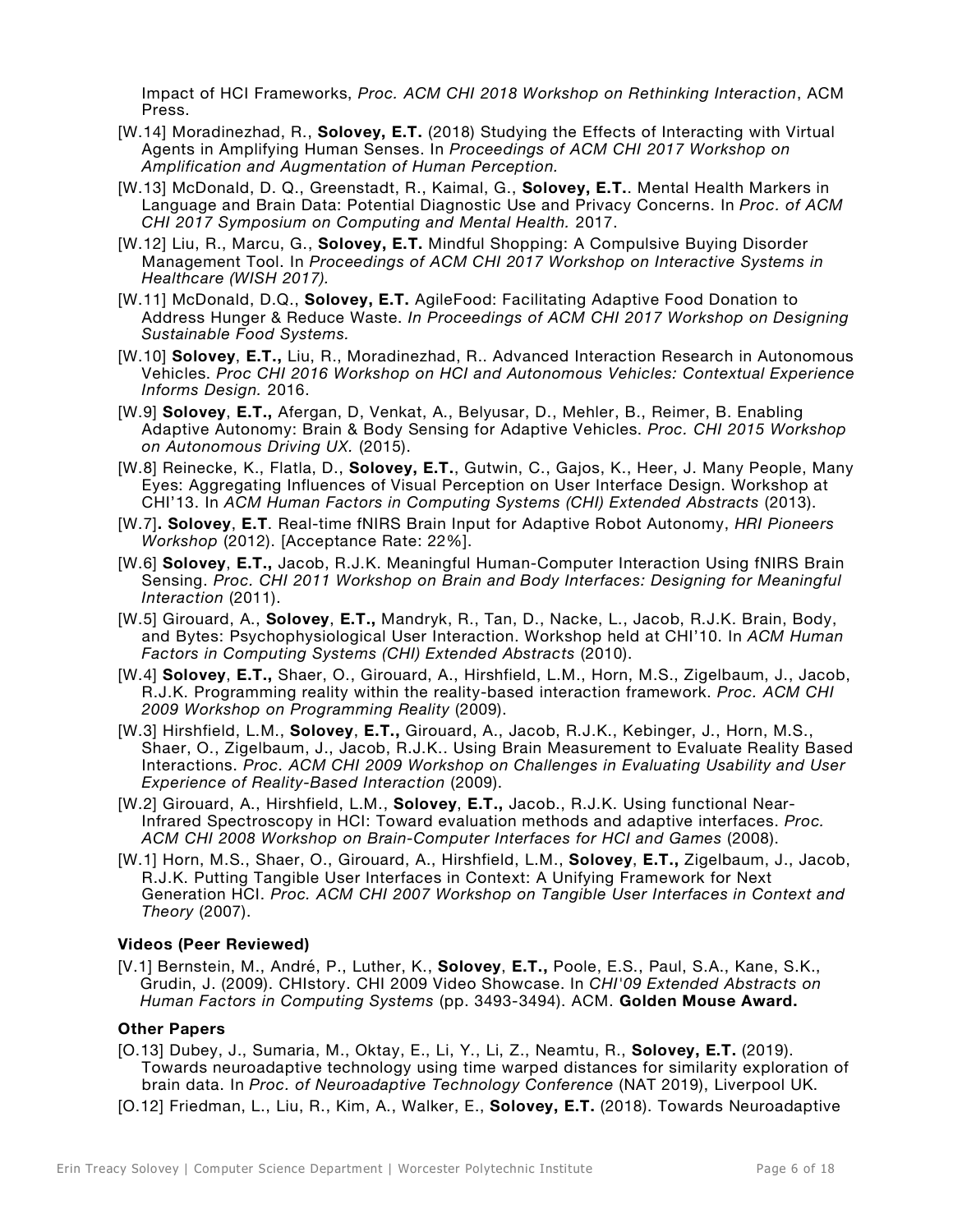Personal Learning Environments: Using fNIRS to Detect Changes in Attentional State*, Proc. 2nd International Conference on Neuroergonomics,* Frontiers.

- [O.11] Moradinezhad, R., **Solovey** , **E.T.** (2018). Assessing human reaction to a virtual agent's facial feedback in a simple Q&A setting, *Proc. 2nd International Conference on Neuroergonomics,* Frontiers.
- [O.10] McDonald, D. Q., **Solovey**. **E.T.** (2017). User Identification from fNIRS Brain Data Using Deep Learning. In *Proc. Neuroadaptive Technology Conference*, Berlin, Germany.
- [O.9] Liu, R., Walker, E., **Solovey, E.T**. (2017). Toward Neuroadaptive Personal Learning Environments. In *Proc. Neuroadaptive Technology Conference*, Berlin, Germany.
- [O.8] Afergan, D., **Solovey**, **E.T.,** Peck, E.M., Jenkins, A.J., Chang, R., Jacob, R.J.K. (2013). Dynamic Difficulty Using Brain Metrics of Workload for UAV Operators, Student Research Conference. Human Factors and Ergonomics Society New England Chapter, Cambridge, MA.
- [O.7] Teller, S., Horn, B.K., Finman. R., Wu, B., **Solovey**, **E.T.,** Wang, B., Karraker, J. (2012). Divert and Alert: Mitigating and Warning of Traffic Threats to Police Stopped Along the Roadside, *National Institute of Justice Conference.* Arlington, VA.
- [O.6] Peck, E., & **Solovey, E.T**. Neuroscience and computing. (2011). *ACM XRDS: Crossroads Magazine,* 18(1), 5-5.
- [O.5] Peck, E., & **Solovey, E. T.** (2011) The sensorium. *ACM XRDS: Crossroads Magazine* 18(1), 14-17.
- [O.4] Peck, E., Chauncey, K., Girouard, A., Gulotta, R., Lalooses, F., **Solovey**, **E.T.,** Weaver, D., & Jacob, R.J.K. (2010). From Brains to Bytes. *ACM XRDS: Crossroads*, 16(4), 42-47.
- [O.3] **Solovey, E.T**. (2008). Using your brain for human-computer interaction, Grace Hopper Celebration of Women in Computing. Poster Session.
- [O.2] Girouard, A., **Solovey**, **E.T.,** Hirshfield, L.M., Chauncey, K., Sassaroli, A., Fantini, S., & Jacob, R.J.K. (2008). Distinguishing Difficulty Levels with Non-invasive Brain Activity Measurements, Technical Report 2008-3, Department of Computer Science, Tufts University, Medford, Mass.
- [O.1] Jacob, R.J.K., Girouard, A., Hirshfield, L.M., Horn, M., Shaer, O., **Solovey**, **E.T.,** & Zigelbaum< J. (2007). What Is the Next Generation of Human-Computer Interaction? *Interactions*, 14(3), 53-58.

## **AWARDS AND RECOGNITIONS**

| <b>Special Recognition for Reviewing, ACM CHI Conference</b>                        | 2017 |
|-------------------------------------------------------------------------------------|------|
| <b>Special Recognition for Reviewing, ACM UIST Conference</b>                       | 2016 |
| Best Paper Award Honorable Mention, ACM Conference on Human Factors in              |      |
| <b>Computing Systems</b> [Top 5% of submitted papers]. "Classifying Driver Workload | 2014 |
| Using Physiological and Driving Performance Data: Two Field Studies." [C.16].       |      |
| Best Paper Award Honorable Mention, ACM Conference on Human Factors in              |      |
| <b>Computing Systems</b> [Top 5% of submitted papers]. "Dynamic Difficulty Using    | 2014 |
| Brain Metrics of Workload." [C.15].                                                 |      |
| Special Recognition for Reviewing, ACM Conference on Designing Interactive          | 2014 |
| <b>Systems (DIS)</b>                                                                |      |
| Best Paper Award Honorable Mention, ACM Conference on Human Factors in              | 2012 |
| <b>Computing Systems</b> [Top 5% of submitted papers]. "Brainput: Enhancing         |      |
| Interactive Systems with Streaming fNIRS Brain Input." [C.12].                      |      |
| IEEE/ACM Human-Robot Interaction Pioneer [Acceptance Rate: 22%]. "Real-             | 2012 |
| time fNIRS Brain Input for Adaptive Robot Autonomy." [W.7].                         |      |
| Best Poster Award at 2011 IEEE Conference on Information Visualization.             | 2011 |
| "Near to the brain: Functional near-infrared spectroscopy as a lightweight brain    |      |
| imaging technique for visualization." [P.6].                                        |      |
| Golden Mouse Award, ACM CHI Video Showcase. "CHIstory." [V.1].                      | 2009 |
|                                                                                     |      |

### **GRANTS**

• **Snap Creative Challenge Award.** Snap, Inc. Role: PI. Co-Investigators: Ali Shokoufandeh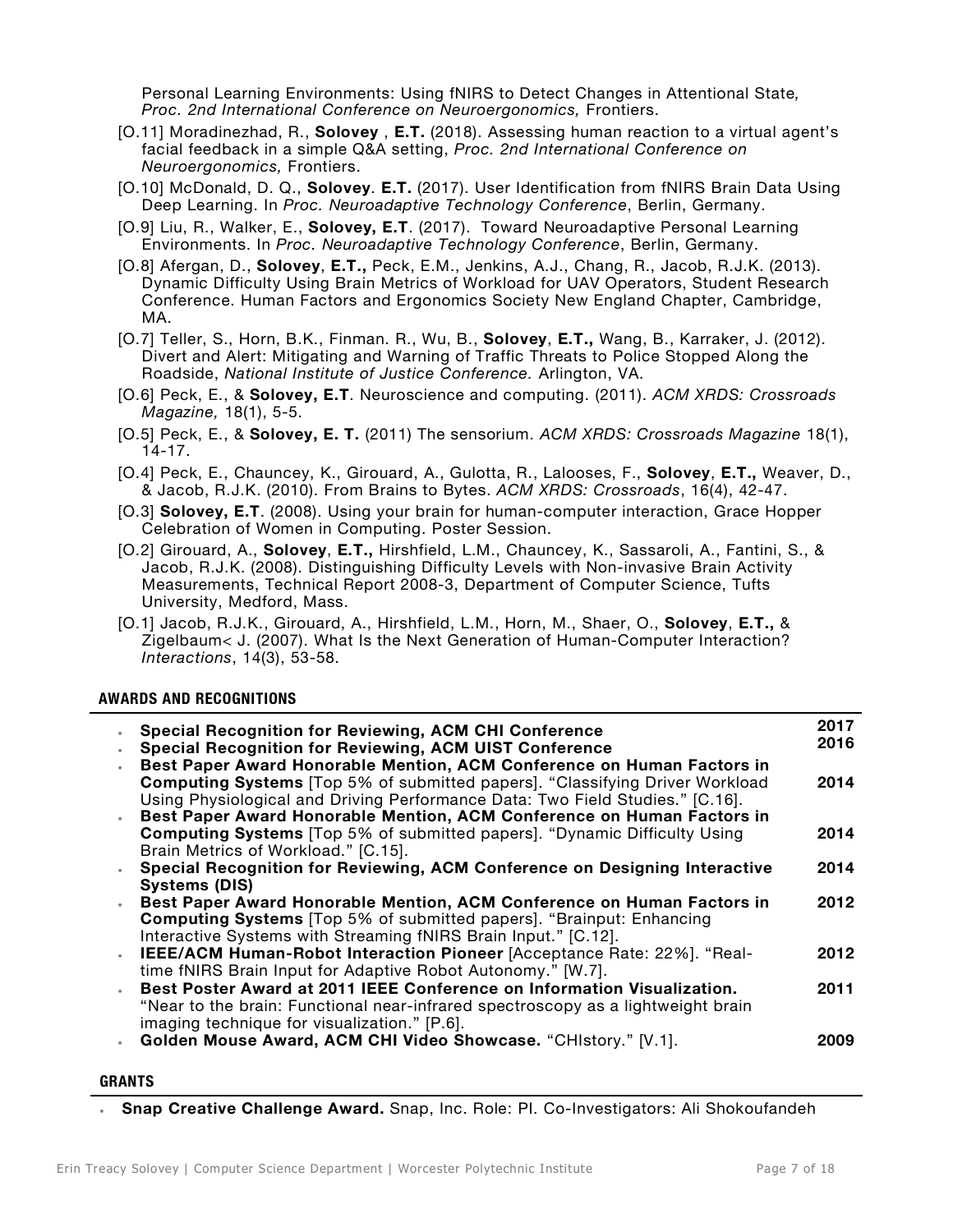(Drexel), Genevieve Dion (Drexel), Shruti Mahajan (WPI), Denisa Qori McDonald (Drexel), Richard Vallett (Drexel).

- **IIS-1901026 CHS: Medium: Improving Information Accessibility with Sign Language First Technology.** National Science Foundation. Role: PI. Co-Investigator: Jeanne Reis (ASL Education Center). 10/1/2019-9/30/2022. (Total Award: \$1,016,590).
- **1835307 NCS-FO: Integrating Non-Invasive Neuroimaging and Educational Data Mining to Improve Understanding of Robust Learning Processes.** National Science Foundation. Role: PI. 9/1/2018-8/31/2021. Co-Investigators: Erin Walker (Pittsburgh), Catherine Arrington (Lehigh). (Total Award: \$1,031,676, WPI: \$680,167).
- **Closed-Loop BCI Using Adaptive Kinetic Architectural Design to Regulate Human Emotional States.** WPI TRIAD. Role: Co-PI. PI: Ali Yousefi. Co-I: Mohamad Farzinmoghadam (Total Award: \$60,000).
- **CNS-1711773 Research Experience for Teachers Site for Machine Learning to Enhance Human-Centered Computing.** National Science Foundation. Role: Co-PI. PI: Jeffrey Popyack (Drexel). 7/1/2017-6/30/2020. \$599,979.
- **Towards Biometric Input for Multi-Agent Adaptive Human-Robot Collaboration.** Joint WPI-UMass Lowell Seed Funding. Role: PI. Co-Investigators: Pei-Chun Kao (UMass-Lowell), Yanhua Li (WPI), Rodica Neamtu (WPI), Adam Norton (UMass-Lowell), Yi-Ning Wu (UMass-Lowell), Holly Yanco (UMass-Lowell). 6/1/2019- 5/31/2020. (Total Award: \$20,000, WPI: \$10,000).
- **Computing Innovation Fellowship,** Computing Research Association (CRA) & National Science Foundation (NSF). \$140,000 over 2 years. Supported my postdoctoral fellowship at MIT.
- **Early Research in E Term (EREE) program**. Supports undergraduate student research. WPI, Summer 2019, 2020, 2021.
- **DraftKings Undergraduate Fellowship**. Supports undergraduate student research. WPI, Summer 2019.
- **Creating Neuroadaptive Learning Technology Responsibly with Early Stakeholder Input.** Collaborative Research Experience for Undergraduates (CREU) Award. Computing Research Association. \$4,500.
- **Research Co-op Award.** Drexel University Steinbright Center. Role: PI. 2017. \$7,250.
- **Distributed Research Experience for Undergraduates (DREU) Award.** Computing Research Association. Summer, 2017. \$14,000.
- **Distributed Research Experience for Undergraduates (DREU) Award.** Computing Research Association. Summer, 2015. \$7,000.
- **Leveraging Brain Data in Intelligent Tutoring Systems.** Collaborative Research Experience for Undergraduates (CREU) Award. Computing Research Association. \$4,500.

## **INVITED TALKS**

- [T.38] "Decoding Brain and Biosensor Stress Signals for Human-Centered Technology," Ask Me Anything Panel on Stress, WPI. Virtual. January 14, 2021.
- [T.37] "Integrating Brain Signals and Educational Data Mining to Improve Understanding of Robust Learning Processes," HCI and the future of work and well-being: A series of conversations. Virtual. November 12, 2020.
- [T.36] "Decoding Brain and Biosensor Signals for Human-Computer Interaction," Technical talk, Women in Data Science Central Massachusetts Conference. Worcester, MA, USA. March 2, 2020.
- [T.35] "Human-Computer Interaction & Neuroadaptive Technology," Keynote Talk, Neuroadaptive Technology Conference. Liverpool, UK. July 17, 2019.
- [T.34] "Enhancing Human-Computer Interaction with Real-time Brain Input," UMass Interdisciplinary Neuroscience Conference. Amherst, MA. May 28, 2019.
- [T.33] "Data-Intensive Neuroscience and Cognitive Science". NSF Workshop on Integrative Understanding of Neural and Cognitive Systems (NCS). (NSF PI Meeting)
- [T.32] "Careers in Academia," Scientista Symposium, Boston, MA, March 31, 2019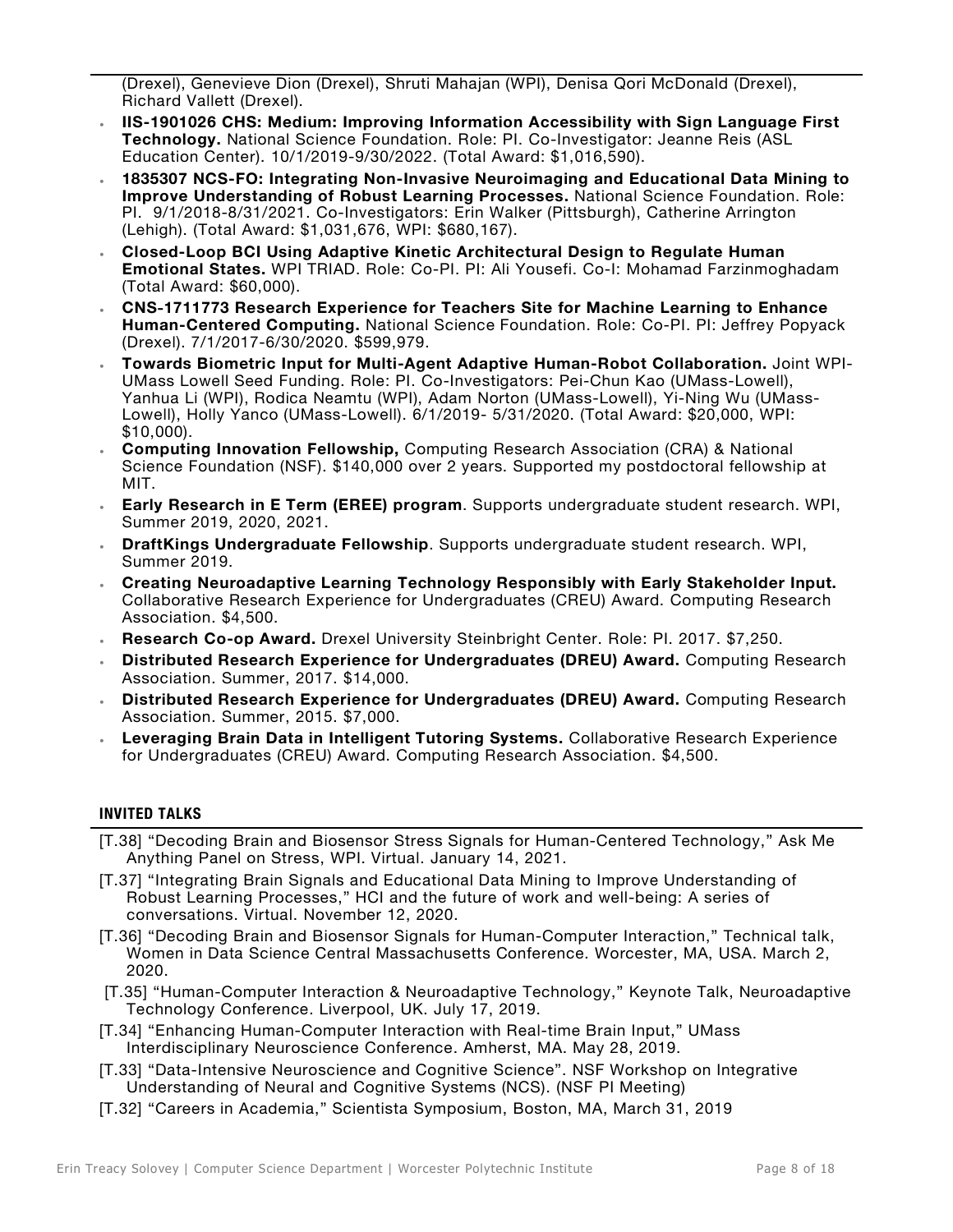- [T.31] "Enhancing Human-Computer Interaction with Real-time Brain Input," WPI Neuroscience Seminar Series, Worcester, MA, January 30, 2019.
- [T.30] "Enhancing Interactive Systems with Real-time Brain Input," Microsoft Technical Leadership Advisory Board Meeting on Brain-Computer Interfaces, Redmond, WA, August 16, 2018.
- [T.29] "Enhancing Human Collaboration with Artificial Intelligence Systems Through Brain-Computer Interfaces," Hamlyn Symposium Workshop: Brain-Robot Interactions in Healthcare, London, England, June 23, 2017.
- [T.28] "Enhancing Human-Machine Systems with Real-time Brain Input." United Technology Research Center, East Hartford, CT. August 11, 2016.
- [T.27] "Enhancing Interactive Systems with Real-time Brain Input." Workshop on Collaborative Sensing, Learning, and Control in Human-Machine Systems at the American Control Conference, July 5, 2016.
- [T.26] "Exploring Reality-Based Interaction and Brain-Computer Interfaces," Natural User Interface Central, New York, NY, July 20, 2015.
- [T.25] "Design of Interactive Systems Utilizing Real-Time Brain & Body Input," Hamlyn Symposium Workshop: Brain-Robot Interactions in Healthcare, London, England, June 23, 2015.
- [T.24] Microsoft Faculty Summit, Redmond, WA, July 14-15, 2014.
- [T.23] "Enhancing Interactive Systems with Real-time Brain & Body Input," Drexel REThink Summer Institute in Computer Science for STEM High School and 2-Year College Faculty, College of Computing and Informatics, Drexel University, Philadelphia, PA. July 9, 2014.
- [T.22] "Using Your Brain for Human-Computer Interaction," Computing Faculty Seminar Series, College of Computing and Informatics, Drexel University, Philadelphia, PA. January 27, 2014.
- [T.21] "Enhancing Interactive Systems with Real-time Brain and Body Input," Biomed Seminar, Drexel University School of Biomedical Engineering, Science and Health Systems, Philadelphia, PA. January 10, 2014.
- [T.20] "Enhancing Interactive Systems with Real-time Brain Input," University of Toronto Human Factors Interest Group, Toronto, ON, Canada. December 6, 2013.
- [T.19] Guest Lecture, CS320: Tangible User Interfaces. Wellesley College, Wellesley, MA. October 28, 2013.
- [T.18] Guest Lecture, 6.835 Intelligent Multimodal User Interfaces, MIT Department of Electrical Engineering and Computer Science (Course 6), Cambridge, MA. April 25, 2013.
- [T.17] "Ph.D. Job Search," CRA-W Graduate Cohort Workshop, Boston, MA. April 6, 2013.
- [T.16] "Ph.D. Academic Career Paths," CRA-W Graduate Cohort Workshop, Boston, MA. April 5, 2013.
- [T.15] "Can Computers Read Our Minds? Real-Time Brain Input for Interactive Systems," Boston Chapter of the Society on Social Implications of Technology, Cambridge, MA. March 4, 2013.
- [T.14] Brown Bag Lunch, Volpe National Transportation Systems Center, Cambridge, MA. December 20, 2012.
- [T.13] "Non-invasively Detecting Cognitive State with fNIRS to Support Human Supervisory Control," A Day of Autonomy Workshop, hosted by MIT and Lincoln Laboratory, Cambridge, MA. December 17, 2012.
- [T.12] Speaker Series, Personal Robotics Group, MIT Media Laboratory, Cambridge, MA. December, 2012.
- [T.11] "Next Generation Human-Machine Interaction," Human Machine Interaction Workshop, United Technology Research Center, East Hartford, CT. June 1, 2012.
- [T.10 ]Boston CHI: Boston Area chapter of ACM's Special Interest Group on Computer-Human Interaction, Cambridge, MA. March 13, 2012.
- [T.9] Guest Lecture, 6.835 Intelligent Multimodal User Interfaces, MIT Department of Electrical Engineering and Computer Science (Course 6), Cambridge, MA. April 12, 2011.
- [T.8] "Non-invasively Detecting Cognitive State with fNIRS to Support User Interfaces," Humans & Automations Laboratory, MIT Department of Aeronautics and Astronautics, Cambridge, MA. July, 2010.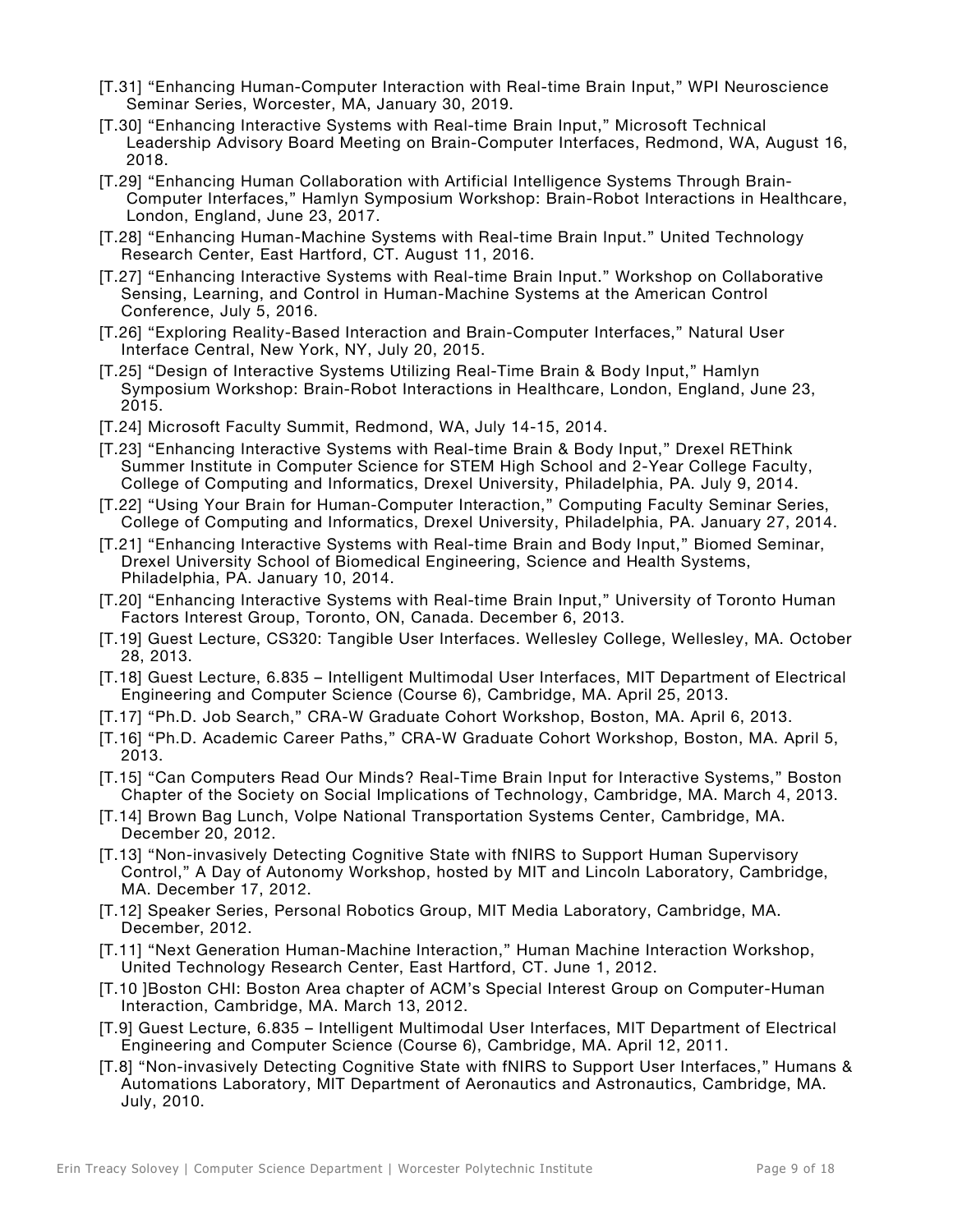- [T.7] "Tangible Programming at the Museum of Science and Brain-Computer Interfaces," Guest Lecture, CS349 – Tangible User Interfaces, Wellesley College, Wellesley, MA. December 4, 2009.
- [T.6] "Programming with the Brain," When Everything is Programmable Conference, Institute for the Future, Palo Alto, CA. October 2009.
- [T.5] "Using your brain for HCI," Guest Lecture, MAS 672 New Paradigms for Human-Computer Interaction, MIT Media Lab, Cambridge, MA. March 2009.
- [T.4] "Sensing Auditory Attention," HCI Intern Lunch Talks series, Microsoft Research, Redmond, WA. August, 2008.
- [T.3] "Introduction to SCORM," Education Development Center, Newton, MA. October 9, 2007.
- [T.2]"A window into the brain: new techniques for brain-computer interaction," Graduate Research Symposium Talk, Tufts University, April 13, 2007.
- [T.1] "Finding the Needle in Haystack (HAX), Federated Search using the NCES Framework." E. Treacy, M. Beynon, G. Mezynski. Presented at MIT Lincoln Laboratory. August 8, 2006.

#### **COMMUNITY AND PROFESSIONAL ACTIVITIES**

#### **Advisory Board**

• Microsoft Technical Leadership Advisory Board on Brain-Computer Interfaces, 2018.

#### **Grant Proposal Review Panels**

- NSF CISE Panel Member, 2014, 2016, 2017, 2020
- NASA Panel Member, 2014, 2016
- W.M. Keck Foundation 2014

#### **Deputy Editor**

• *International Journal of Human-Computer Studies* (IJHCS) 2019-present

#### **Editorial Board**

- *ACM Transactions on Computer-Human Interaction (TOCHI)* 2021-present
- *International Journal of Human-Computer Studies* (IJHCS) 2014-2019
- Invited guest editor for *Frontiers in Bioengineering and Biotechnology* Special Issue on Biomedical Signals for Human-Computer Interaction 2019
- Invited guest editor for *IEEE Computer* Special Issue on Physiological Computing 2015
- Invited guest editor for *ACM XRDS Magazine* Issue on Brain-Computer Interfaces and Neuroscience 2011

#### **Program Committee**

- ACM SIGCHI Conference on Human Factors in Computing Systems (CHI) 2013, 2014, 2016, 2017, 2020, 2021.
- Neuroadaptive Technology (NAT) Conference 2017, 2019
- ACM SIGCHI Conference on Tangible, Embedded, Embodied Interaction (TEI) 2012, 2013, 2014, 2015
- Neuroergonomics Conference 2018, 2020
- ACM SIGCHI Conference on Engineering Interactive Computing Systems (EICS), 2017
- ACM Creativity and Cognition 2017
- CHIIR Workshop on Challenges in Bringing Neuroscience to Research in Human-Information Interaction 2017
- Liaison Chair, Symbiotic Interaction Workshop 2017
- Workshops Committee, ACM SIGCHI Conference on Human Factors in Computing Systems (CHI) 2015
- ACM SIGIR Workshop on Neuro-Physiological Research in IR 2015
- International Workshop on Affective Brain Computer Interfaces (ABCI) 2015
- International Workshop on Symbiotic Interaction 2014, 2015
- ACM SIGCHI Conference on Human Factors in Computing Systems Work-in-Progress (CHI WiP) 2012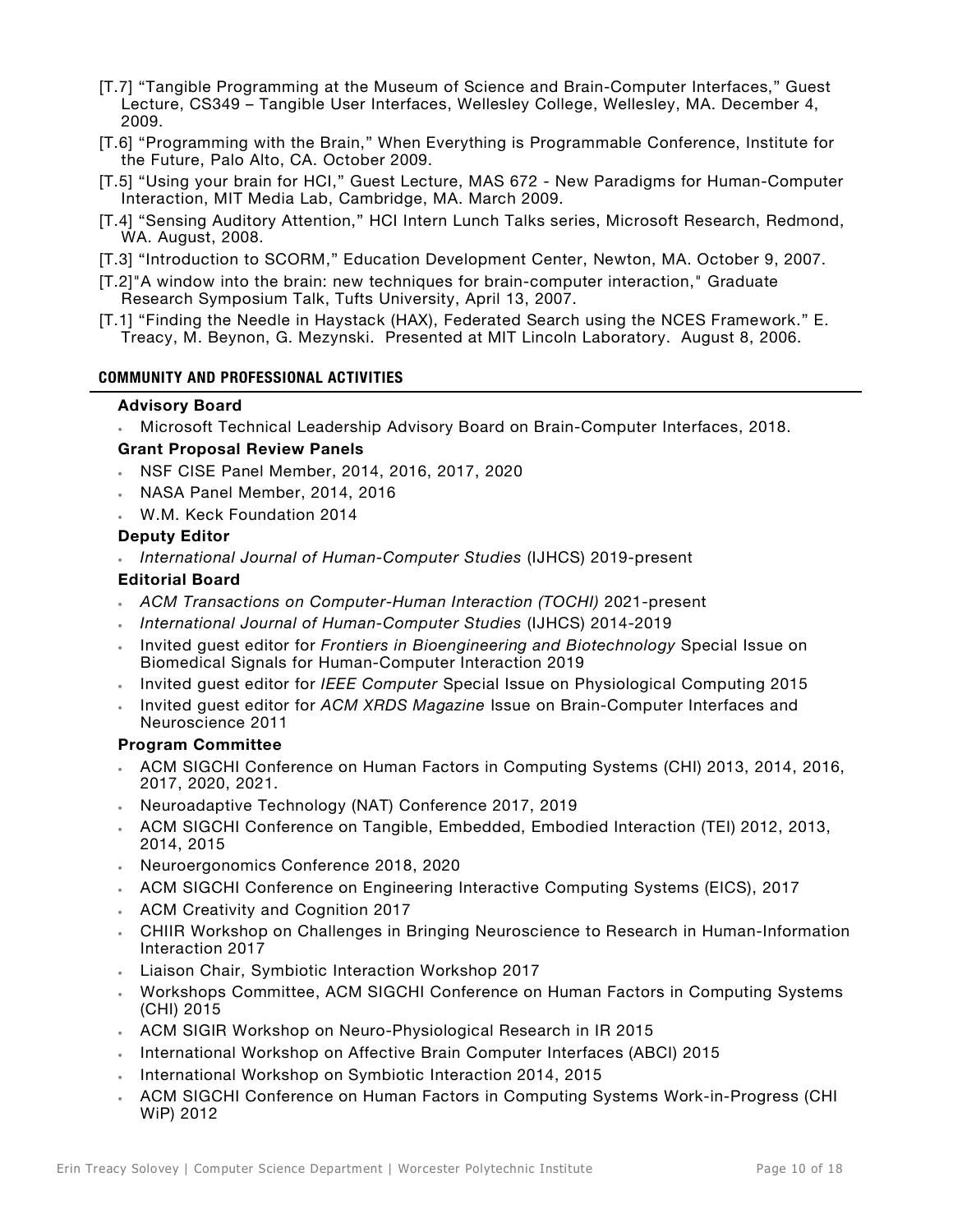# **Workshop Organization**

- Modeling Cognitive Processes from Multimodal Data, at ACM International Conference on Multimodal Interfaces (ICMI), October, 2018
- Many People, Many Eyes: Aggregating Influences of Visual Perception on User Interface Design, at ACM Conference on Human Factors in Computing Systems (CHI), April, 2013.
- Brain, Body, and Bytes: Psychophysiological User Interaction, at ACM Conference on Human Factors in Computing Systems (CHI), April 2010.

# **Journal and Conference Reviewer**

- ACM Conference on Human Factors in Computer Systems (CHI) 2007, 2008, 2009, 2010, 2011, 2012, 2015, 2017, 2019
- ACM Symposium on User Interface Software and Technology (UIST) 2009, 2010, 2011, 2012, 2014, 2015, 2016, 2019, 2020
- ACM Conference on Tangible and Embedded Interaction (TEI) 2007, 2008, 2012, 2013, 2014, 2017
- Privacy Enhancing Technologies Symposium (PETs) 2017
- ACM Conference on Designing Interactive Systems (DIS) 2014
- ACM Conference on Computer Supported Cooperative Work (CSCW) 2011, 2018
- ACM Conference on Ubiquitous Computing (Ubicomp) 2011, 2012, 2014
- ACM Conference on Engineering Interactive Computing Systems (EICS) 2013
- ACM Conference on Human-Computer Interaction with Mobile Devices and Services (MobileHCI) 2013
- *IEEE Transactions on Affective Computing* 2014
- *IEEE Transactions on Human-Machine Systems* Journal 2013
- *International Journal of Human Computer Studies* 2013
- International Conference on Multimodal Interaction 2013
- *ACM Computing Surveys* 2012
- *Interacting with Computers* Journal 2012
- *ACM Transactions on Computer-Human Interaction* Journal (TOCHI) 2008, 2015, 2017
- Brain-Computer Interfacing Special Session at Conference on Multimodal Interaction (ICMI) 2011
- ACM International Conference on Advances in Computer Entertainment Technology (ACE) 2010
- *Ergonomics* 2011
- *Human Computer Interaction* 2014
- *International Journal of Neural Systems* 2016
- *Multimedia Tools and Applications Journal* 2017
- *Frontiers in Human Neuroscience* 2018

# **University Service**

- WPI Computer Science Faculty Search Committee, 2019-2020
- Neuroscience Master's program grad committee, 2020-present
- WPI Computer Science Graduate Council, 2019-2020
- WPI Neuroscience Task Force, 2018-present
- WPI Neuroscience Faculty Search Committee, 2018-2019
- Drexel University Computer Science Undergraduate Curriculum Committee, 2013-2018
- Drexel University CCI Distinguished Talks Committee, 2017
- Drexel University CCI Women in Computing Initiative, 2017-2018
- Drexel University CCI Budget & Strategic Planning Committee, 2015-2016
- Drexel University CCI Ad-hoc Curriculum Committee on Human-Centered Computing, 2015- 2016.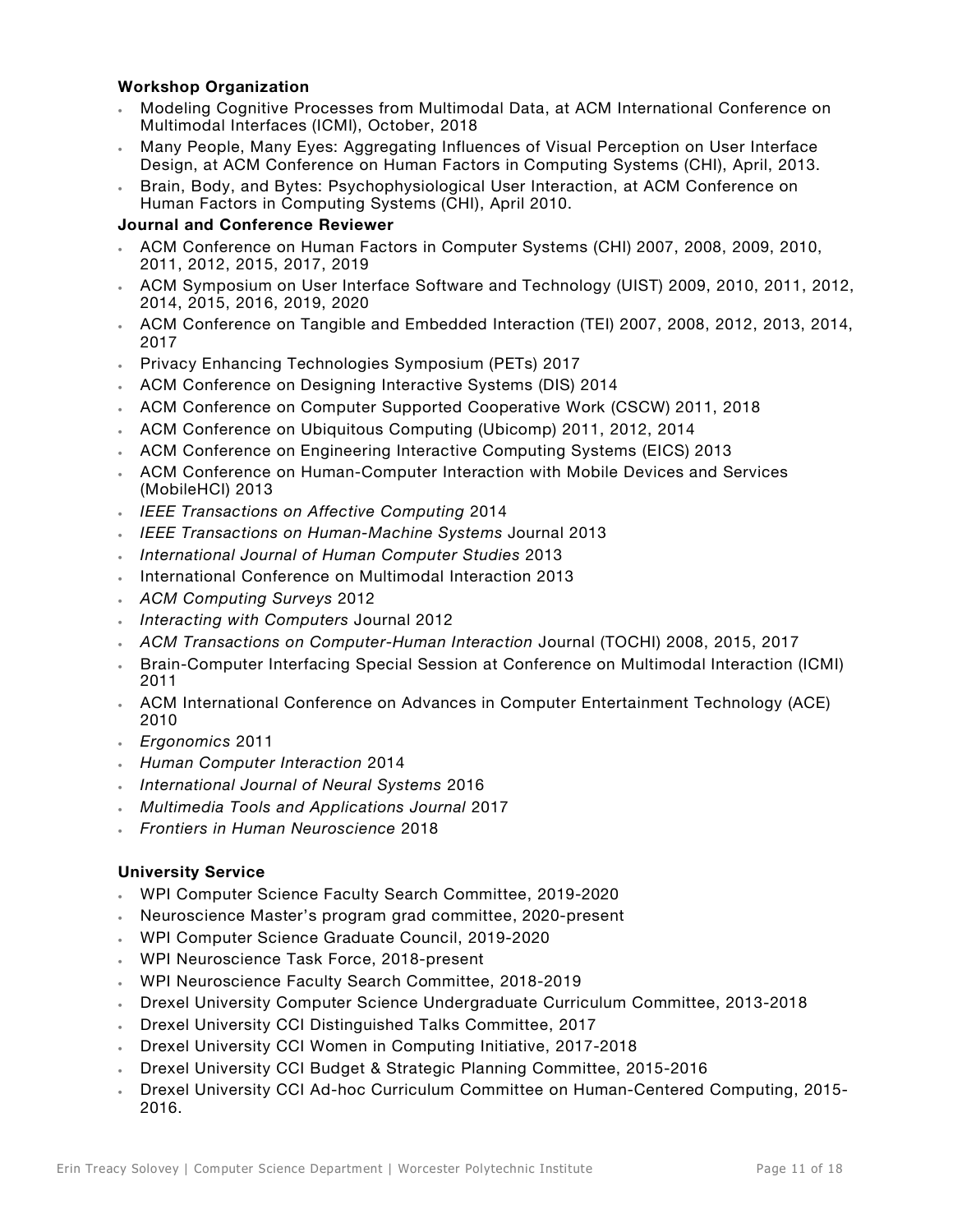- Faculty Advisor, NSF-Sponsored Research Experiences for Teachers in Engineering and Computer Science Site for Big Data, Machine Learning and CS Principles, Summer 2015
- Faculty Mentor, Drexel Students Tackling Advanced Research (STAR) Scholar Program, 2014, 2015, 2016.
- Undergraduate Research Poster Evaluator, Drexel STAR Scholar Summer Showcase, 2016
- Presidential Council on Family and Work, MIT, 2012-2013
- Graduate Leader, NSF-sponsored Computer Science, Engineering, and Math Scholar Program (CSEMS), Tufts University, 2005-2009

#### **Student Volunteer**

• Conference on Human Factors in Computer Systems (CHI) 2006, 2007, 2009

## **Professional Membership**

- Founding Team, Boston CHI Labs: http://bostonchilabs.org/
- ACM Special Interest Group on Computer-Human Interaction (SIGCHI)
- Greater Boston chapter of ACM Special Interest Group on Computer-Human Interaction (SIGCHI)
- Association for Computing Machinery (ACM)
- Institute of Electrical and Electronics Engineers (IEEE)
- Computing Research Association Committee on the Status of Women in Computing Research (CRA-W) Graduate Cohort for Women Program 2006, 2007, 2008
- Tufts Women in Computer Science (WICS)

#### **Other Activities**

- Technical Leadership Advisory Board on Brain-Computer Interfaces, Microsoft Research, 2018
- Mentor, CRA/CDC Sponsored Distributed Research Experience for Undergraduates, 2015, 2017.
- Mentor, CRA-W Sponsored Collaborative Research Experience for Undergraduates, 2015- 2016.
- I <sup>3</sup> Harvard College Innovation Challenge Judge, 2009, 2010, 2011, 2012, 2013
- Harvard University Admissions Interviewer for prospective students, 2003-2013
- Radcliffe Mentor to under-represented computer science undergrads, 2003-2004,2011-12
- Student Founder of Technology and Entrepreneurship Center at Harvard, 2000

#### **TEACHING**

# **Worcester Polytechnic Institute, Worcester, MA**

| Human-Computer Interaction (CS3041) - undergraduate                                                                                                                       | D term, 2021        |
|---------------------------------------------------------------------------------------------------------------------------------------------------------------------------|---------------------|
| <b>Brain-Computer Interaction (CS525 Special Topic) - graduate</b>                                                                                                        | Spring 2021         |
| Human-Computer Interaction (CS3041) - undergraduate                                                                                                                       | <b>B</b> term, 2020 |
| <b>Brain-Computer Interaction (CS525 Special Topic) - graduate</b>                                                                                                        | Spring 2020         |
| Human-Computer Interaction (CS3041) - undergraduate                                                                                                                       | D term, 2020        |
| Human-Computer Interaction (CS3041) - undergraduate                                                                                                                       | <b>B</b> term, 2019 |
| Human-Computer Interaction (CS 546) - graduate                                                                                                                            | <b>Spring, 2019</b> |
| Human-Computer Interaction (CS 3041) - undergraduate                                                                                                                      | D term, 2019        |
| <b>Undergraduate Major Qualifying Projects (MQPs)</b>                                                                                                                     |                     |
| BrainEx: Visual Exploration and Discovery in Time Series Data. Michael<br>Clements, Andrew Nolan, Jackson Powell. Computer Science. Co-<br>supervised with Rodica Neamtu. | 2021                |
| Expanding NIRS Auto ML (NAML) to Better Facilitate Neural Data<br>Analysis. Ellery Buntel, Computer Science. Co-supervised with Rodica                                    | 2021                |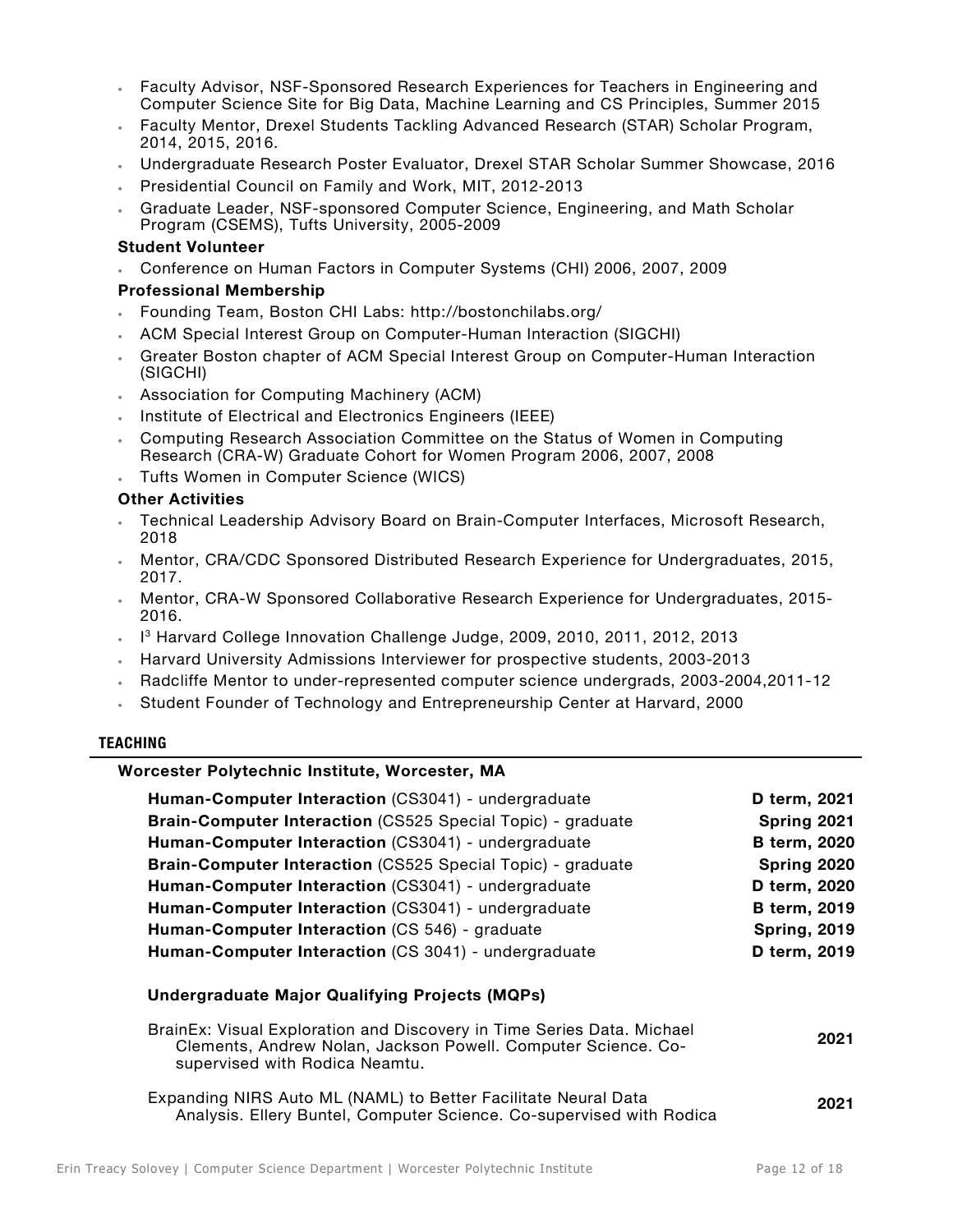Neamtu.

| Developing and Studying Novel Sign Language Technology. Michelle<br>Santacreu, Interdisciplinary Major in User Experience.                                                                                                                                                                                                                                                                                                                                                                                      | 2021                                                                                                                          |
|-----------------------------------------------------------------------------------------------------------------------------------------------------------------------------------------------------------------------------------------------------------------------------------------------------------------------------------------------------------------------------------------------------------------------------------------------------------------------------------------------------------------|-------------------------------------------------------------------------------------------------------------------------------|
| Applying HCI Design Practices to the Design of the BrainEx User-<br>Interface to Facilitate fNIRS Research. Kyra Bresnahan, Margaret<br>Goodwin, Yihan Li, Computer Science. Co-supervised with Rodica<br>Neamtu.                                                                                                                                                                                                                                                                                               | 2020                                                                                                                          |
| Anomaly Detection in Time Series Brain Data Collected Using Functional<br>Near-Infrared Spectroscopy. Petra Kumi, Computer Science and<br>Math. Co-supervised with Rodica Neamtu and Suzanne Weekes.<br><b>Provost's Award for Best MQP in Mathematical Sciences.</b>                                                                                                                                                                                                                                           | 2020                                                                                                                          |
| Implementation of Desktop at Fingertip with mmWave Short Range Radar<br>Technology. Ziheng Li and Aung Khant Min, Computer Science and<br>Electrical and Computer Engineering. Co-supervised with Prof. Kaveh<br>Pahlavan.                                                                                                                                                                                                                                                                                      | 2020                                                                                                                          |
| NirsAutoML: Building an automated classification platform for fNIRS data,<br>Fareya Ikram, Computer Science. Co-supervised with Rodica Neamtu.<br>Applying HCI Design Practices to the Design of the BrainEx User-<br>Interface to Facilitate fNIRS Research, Vandana Anand, Computer<br>Science. Co-supervised with Rodica Neamtu.                                                                                                                                                                             | 2019                                                                                                                          |
| AR Assisted Cooking, Benjamin Hylak and Mona Elokda, User Experience<br>Engineering (Custom Major) and Electrical and Computer Engineering.<br>Co-supervised with Gillian Smith and Maqsood Mughal.                                                                                                                                                                                                                                                                                                             | 2019<br>2019                                                                                                                  |
| <b>Undergraduate Interactive Qualifying Projects (IQPs)</b><br>Ellery Buntel, Co-supervised with Rodica Neamtu.                                                                                                                                                                                                                                                                                                                                                                                                 | 2021                                                                                                                          |
| Yoga and Brain Function, Han Liu, IQP Project Co-Supervisor with<br>Snehalata Kadam, WPI. 2020.                                                                                                                                                                                                                                                                                                                                                                                                                 | 2020                                                                                                                          |
| <b>Independent Study Courses:</b><br>Language Learning and fNIRS, Claire Nicolas (undergraduate)<br>Partisanship in Social Media, Christopher Micek (graduate)<br>Application of fNIRS with AX-CPT, Alicia Howell-Munson (undergraduate)<br>Brain-Computer Interfaces, Erden Oktay (graduate)<br>Brain-Computer Interfaces, Jayesh Dubey (graduate)<br>Human-Computer Interaction, Neuroimaging and Machine Learning, Alicia<br>Howell-Munson (graduate)<br>Interactive Machine Learning, Ruixue Liu (graduate) | A term, 2020<br>Fall, 2019<br>D term, 2019<br><b>Spring, 2019</b><br><b>Spring, 2019</b><br><b>Spring, 2019</b><br>Fall, 2018 |
| Drexel University, Philadelphia, PA                                                                                                                                                                                                                                                                                                                                                                                                                                                                             |                                                                                                                               |
| Graphical User Interfaces (CS338) - undergraduate                                                                                                                                                                                                                                                                                                                                                                                                                                                               | Fall, 2016<br><b>Winter, 2016</b><br>Winter 2015<br>Winter 2014                                                               |
| Developing User Interfaces (CS530) - graduate                                                                                                                                                                                                                                                                                                                                                                                                                                                                   | <b>Spring, 2018</b><br><b>Summer, 2017</b><br><b>Spring, 2016</b><br>Fall, 2014                                               |
| <b>Brain Computer Interaction (CS680) - graduate</b>                                                                                                                                                                                                                                                                                                                                                                                                                                                            | <b>Spring, 2014</b>                                                                                                           |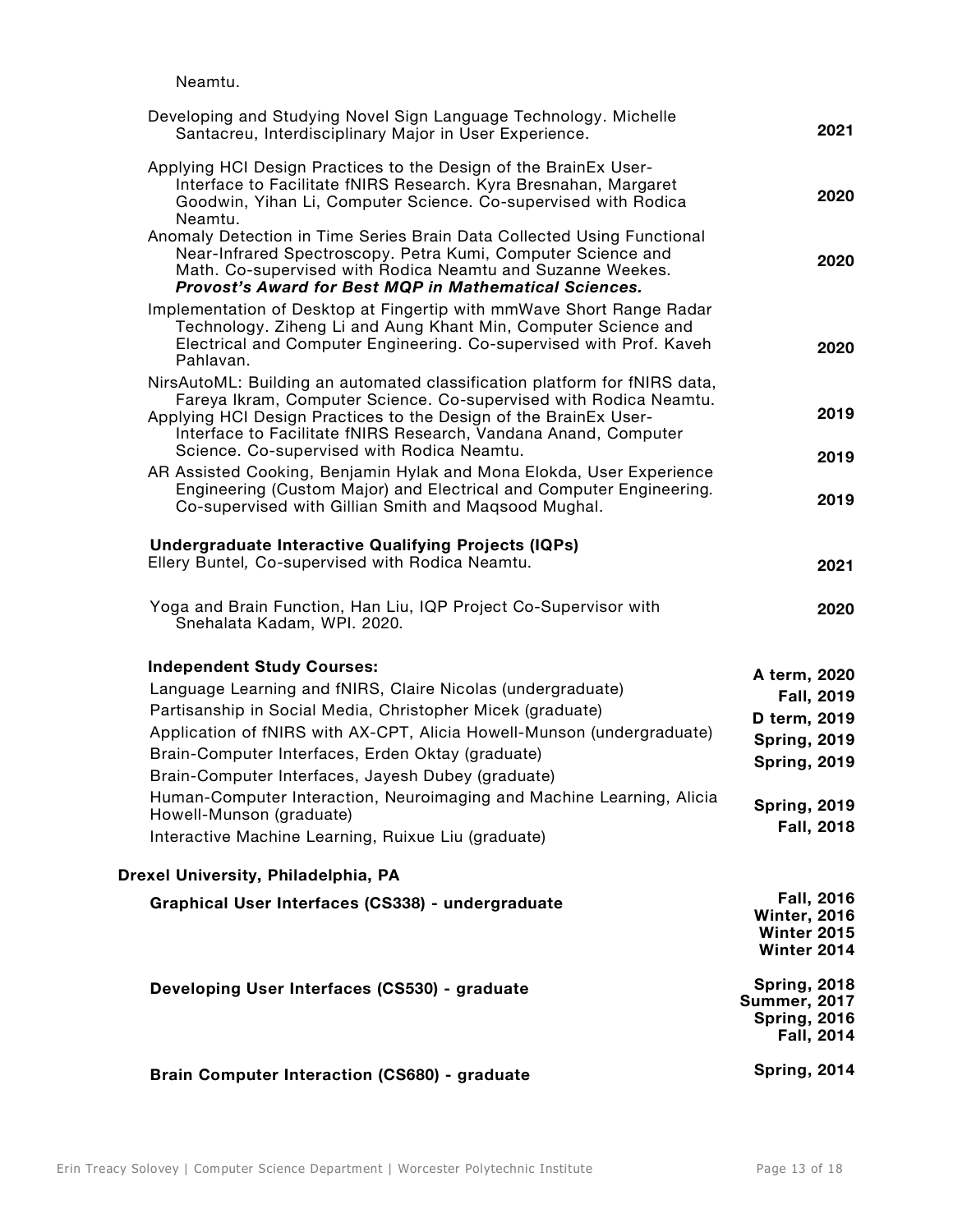# **Independent Study Courses:**

| Statistical and Machine Learning Methods for fNIRS Data Analysis, Leah<br>Friedman (undergraduate)<br>Online Adaptive Learning, AJ St. Aubin (graduate)<br>Adaptive BCI for Intelligent Tutoring System, Ruixue Liu (graduate)<br>Human Interaction with Virtual Agents, Reza Moradinezhad (grad)<br>Human-Centered Development of SCORE, Tenell Rhodes (graduate)<br>fNIRS Data-Driven Interfaces, Aaron Segal (graduate)<br>Adaptive BCI Based on Users' Cognitive State 2, Denisa Qori (graduate)<br>Adaptive BCI Based on Users' Cognitive State, Denisa Qori (graduate)<br>Methods in fNIRS Brain Imaging Analysis, Reza Moradinezhad (graduate)<br>Human-Centered Design & Eval of Lilypad System, Tenell Rhodes (grad)<br>Experimental Design in HCI, Shelby Keating (undergraduate)<br>Brain-Computer Interfaces for Learning, Stevie-Mari Hawkins (graduate)<br>Machine Learning in Brain-Computer Interfaces, Amelia Solon (graduate)<br>Brain-Computer Interfaces in Motor Vehicles, Arudra Venkat (graduate)<br>Privacy Concerns in Brain-Computer Interfaces, Rebekah Overdorf<br>(graduate)<br>Massachusetts Institute of Technology, Cambridge, MA | <b>Fall, 2017</b><br>Fall, 2017<br><b>Winter, 2017</b><br><b>Winter, 2017</b><br><b>Fall, 2016</b><br>Fall, 2016<br><b>Fall, 2016</b><br><b>Summer, 2016</b><br><b>Summer, 2016</b><br><b>Spring, 2016</b><br>Fall, 2016<br><b>Winter, 2015</b><br><b>Winter, 2015</b><br>Fall, 2014<br><b>Summer, 2014</b> |
|-------------------------------------------------------------------------------------------------------------------------------------------------------------------------------------------------------------------------------------------------------------------------------------------------------------------------------------------------------------------------------------------------------------------------------------------------------------------------------------------------------------------------------------------------------------------------------------------------------------------------------------------------------------------------------------------------------------------------------------------------------------------------------------------------------------------------------------------------------------------------------------------------------------------------------------------------------------------------------------------------------------------------------------------------------------------------------------------------------------------------------------------------------------------|-------------------------------------------------------------------------------------------------------------------------------------------------------------------------------------------------------------------------------------------------------------------------------------------------------------|
| <b>Instructor - Human Values and Technology Seminar</b><br>Tufts Department of Computer Science, Medford, MA                                                                                                                                                                                                                                                                                                                                                                                                                                                                                                                                                                                                                                                                                                                                                                                                                                                                                                                                                                                                                                                      | <b>Spring, 2012</b>                                                                                                                                                                                                                                                                                         |
| Brain-computer Interface Seminar                                                                                                                                                                                                                                                                                                                                                                                                                                                                                                                                                                                                                                                                                                                                                                                                                                                                                                                                                                                                                                                                                                                                  | <b>Fall, 2009</b>                                                                                                                                                                                                                                                                                           |
| Graduate Leader - Computer Science, Engineering, Math Scholars                                                                                                                                                                                                                                                                                                                                                                                                                                                                                                                                                                                                                                                                                                                                                                                                                                                                                                                                                                                                                                                                                                    | 2005-2009                                                                                                                                                                                                                                                                                                   |
| Instructor - Introduction to Digital Information                                                                                                                                                                                                                                                                                                                                                                                                                                                                                                                                                                                                                                                                                                                                                                                                                                                                                                                                                                                                                                                                                                                  | <b>Summer, 2007</b>                                                                                                                                                                                                                                                                                         |
| Teaching Assistant - Theory of Computation                                                                                                                                                                                                                                                                                                                                                                                                                                                                                                                                                                                                                                                                                                                                                                                                                                                                                                                                                                                                                                                                                                                        | <b>Summer, 2007</b>                                                                                                                                                                                                                                                                                         |
| Teaching Assistant - Human-Computer Interaction                                                                                                                                                                                                                                                                                                                                                                                                                                                                                                                                                                                                                                                                                                                                                                                                                                                                                                                                                                                                                                                                                                                   | <b>Spring, 2007</b>                                                                                                                                                                                                                                                                                         |
| Laboratory Instructor - Introduction to Digital Information                                                                                                                                                                                                                                                                                                                                                                                                                                                                                                                                                                                                                                                                                                                                                                                                                                                                                                                                                                                                                                                                                                       | <b>Fall, 2006</b>                                                                                                                                                                                                                                                                                           |
| Teaching Assistant - Human-Computer Interaction                                                                                                                                                                                                                                                                                                                                                                                                                                                                                                                                                                                                                                                                                                                                                                                                                                                                                                                                                                                                                                                                                                                   | <b>Spring, 2006</b>                                                                                                                                                                                                                                                                                         |
| Laboratory Instructor - Data Structures                                                                                                                                                                                                                                                                                                                                                                                                                                                                                                                                                                                                                                                                                                                                                                                                                                                                                                                                                                                                                                                                                                                           | Fall, 2005                                                                                                                                                                                                                                                                                                  |

## **SUPERVISING**

## **Doctoral Research Supervisor:**

- Ruixue Liu, Computer Science, Worcester Polytechnic Institute (current student).
- Alicia Howell-Munson, Bioinformatics & Computational Biology (current student).
- Christopher Micek, Computer Science, Worcester Polytechnic Institute (current student).
- Reza Moradinezhad, Computer Science, Drexel University (current student).
- Denisa Qori, Computer Science, Drexel University (current student).
- Fei Gao, "Modeling Teamwork of Human-Agent Teams," Engineering Systems Division, February, 2016, Massachusetts Institute of Technology. (co-supervisor)
- Jason Ryan, "Assessment Methods for Collaborative Human-Automation Systems," Engineering Systems Division, July 2014, Massachusetts Institute of Technology. (cosupervisor)

## **Masters Research Supervisor:**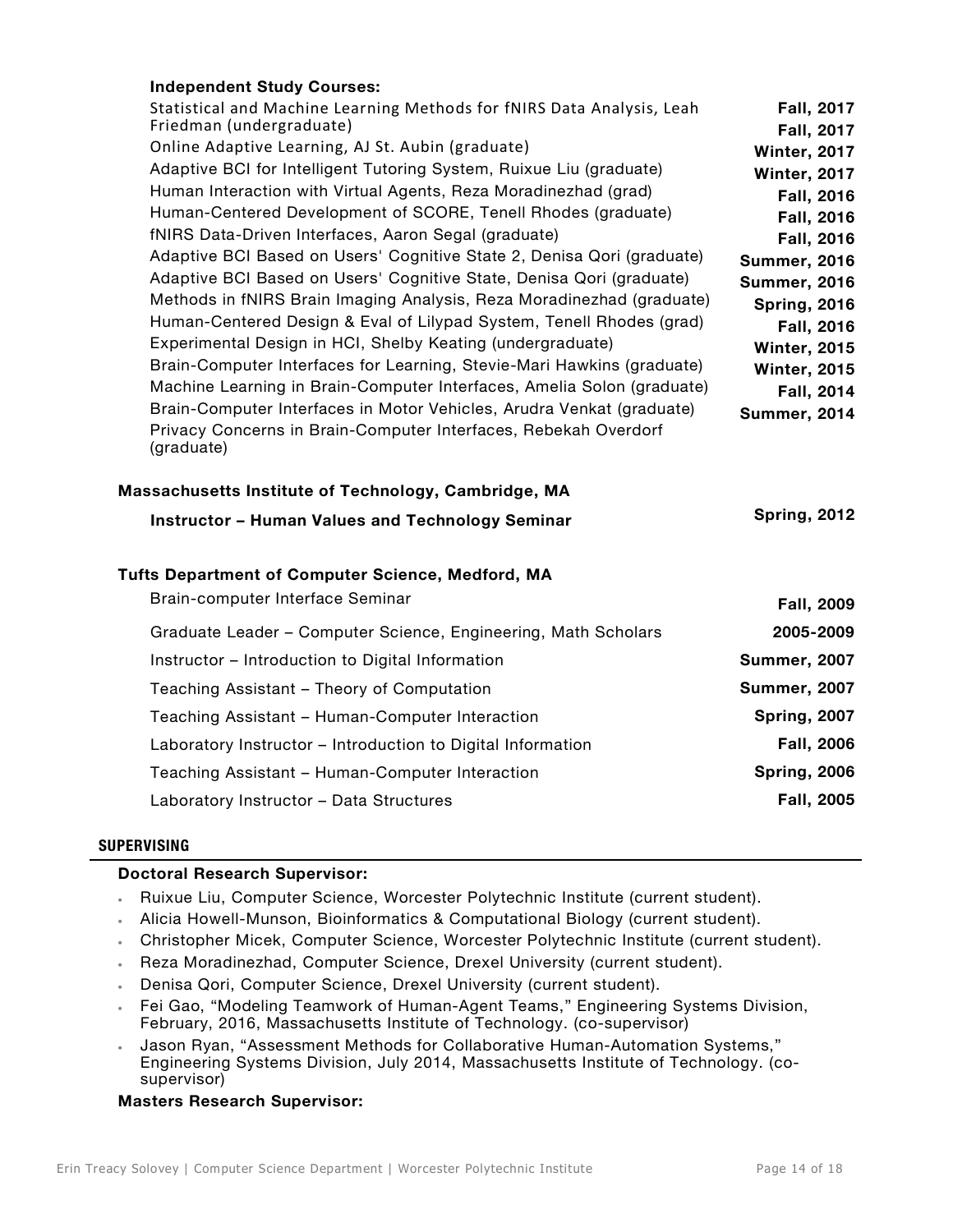- Alicia Howell-Munson, Bioinformatics and Computational Biology, WPI. August, 2019.
- Kim Jackson, "Development and Evaluation of a Collision Avoidance System for Supervisory Control of a Micro Aerial Vehicle," Aeronautics and Astronautics, Massachusetts Institute of Technology. June 2012.
- Christopher Berardi, "Investigating the Efficacy of Terrorist Networks Visualizations,**"**  System Design and Management, Massachusetts Institute of Technology. January 2013.
- Pallavi Powale, "Development and Evaluation of an Alerting System for Emergency Responders,**"** Course VI (Computer Science), Massachusetts Institute of Technology. June 2013.
- Radhika Malik, "Preventative Ergonomic Risk Scheduling," Course VI (Computer Science), Massachusetts Institute of Technology, June 2013.
- Margarita Parasi, Computer Science, Tufts University. 2010. (co-supervisor)
- Nada Attar, Computer Science, Tufts University. 2009. (co-supervisor).

# **Undergraduate Research Supervisor:**

- Yihan (Sylvia) Lin, DraftKings Fellowship, WPI, Summer 2019.
- Hannah Borges, DraftKings Fellowship, WPI, Summer 2019.
- Chau Do, Early Research Experience in E Term, WPI, Summer 2019.
- Leah Friedman, Co-op student, April-June 2018. "Creating Neuroadaptive Learning Technology Responsibly with Early Stakeholder Input," CRA-W/CDC Collaborative Research Experience for Undergraduates (CREU). September, 2018-June, 2019.
- Aria Kim, Williams College, CRA/CDC Distributed Research Experience for Undergraduates, Summer 2017.
- Caitlin McElwee, Rowan University, "Using Machine Learning on fNIRS Data to Detect Changes in Working Memory Load," CRA/CDC Distributed Research Experience for Undergraduates, Summer 2017.
- Anush Lingamoorthy, Co-op student, April-September 2017.
- Juan Garcia Lopez, Co-op student, April-September 2017.
- Jeremy Solomon, Co-op student, April-September 2017.
- Weidi Tang, Co-op student, April-September, 2017.
- Safa Aman, "Assessing Computer Interfaces to Enhance Creative Thinking," Students Tackling Advanced Research (STAR) Scholar Program, Computer Science, Drexel College of Computing & Informatics, Summer, 2016.
- Monica Jesteen, "Using fNIRS to Study Brain Processes During the Use of Personalized Learning Environments," Students Tackling Advanced Research (STAR) Scholar Program, Computer Science, Drexel College of Computing & Informatics, Summer, 2016.
- Enioluwa Segun, "Live Streaming and Analysis of Biosensor Data to Improve Human-Computer Interaction," Students Tackling Advanced Research (STAR) Scholar Program, Computer Science, Drexel College of Computing & Informatics, Summer, 2016.
- Jianfei Li, Coop student, September, 2015 March, 2016.
- Calan Farley, "BCIs and Driving," Coop Project, March-September, 2015.
- Shelby Keating, "Leveraging Brain Data in Intelligent Tutoring Systems," Coop Project, March-September, 2015. CRA-W/CDC Collaborative Research Experience for Undergraduates (CREU). September, 2015-June, 2016.
- Phoebe Wooldridge, "Improving the fNIRS Dashboard Interface," CRA/CDC Distributed Research Experience for Undergraduates, Summer 2015.
- Craig Carr, "fNIRS Dashboard," Students Tackling Advanced Research (STAR) Scholar Program, Computer Science, Drexel College of Computing & Informatics, Summer 2015.
- Patrick Hislop, "fNIRS Dashboard: Launcher project," Students Tackling Advanced Research (STAR) Scholar Program, Computer Science, Drexel College of Computing & Informatics, Summer, 2015.
- Paritosh Gupta, "Using fNIRS for Brain-Computer Interfaces," Students Tackling Advanced Research (STAR) Scholar Program, Computer Science, Drexel College of Computing & Informatics, June, 2014-present.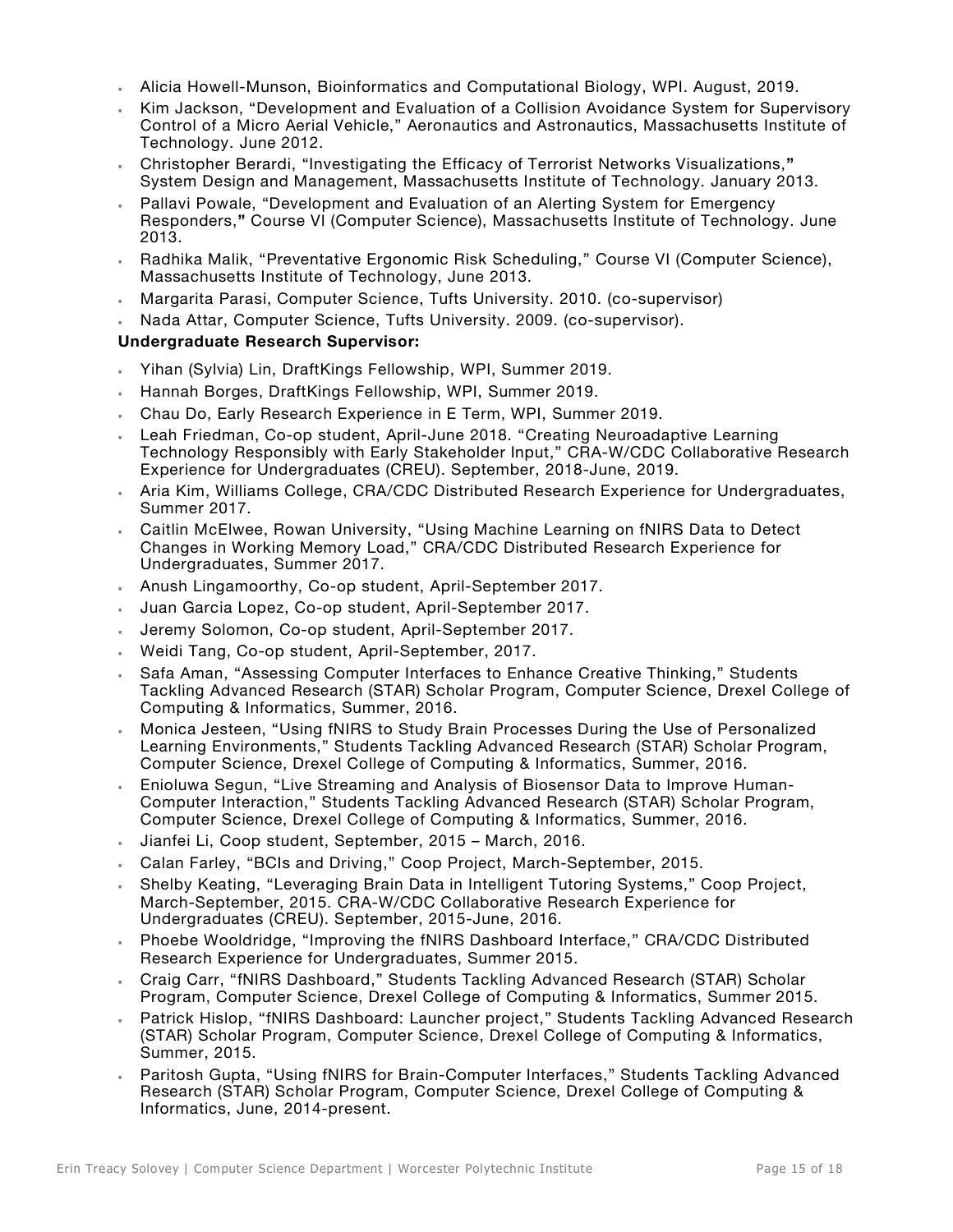- My Le, "Future HCI Research Project," Coop Project, March-June, 2015.
- Radhika Malik, "Application of machine learning techniques to identify brain activity patterns in the Brainput system," Undergraduate Advanced Project, Course VI (Computer Science), 2011-2012, Massachusetts Institute of Technology.
- Pallavi Powale, "Brain-Computer UI Development using fNIRS Technology," Undergraduate Advanced Project, Course VI (Computer Science), 2011-2012, Massachusetts Institute of Technology.
- Rodolfo Alarcon, "Functional Near-Infrared Spectroscopy Data Analysis Using MATLAB: Improving Human-Computer Interaction," Course VI (Computer Science), 2011-2012, Massachusetts Institute of Technology
- Carolyn Chang, "Using Variable-Rate Alerting to Counter Boredom in Human Supervisory Control," Course VI (Computer Science), 2012-2013, Massachusetts Institute of Technology
- Dylan Joss, "Attention Span Fluctuations in Automation Simulations," Course VI (Computer Science), 2012-2013.
- Hadar Rosenhand, NSF Computing Undergraduates Scholars Program, Spring 2007, Tufts University.
- Kelly Moran, NSF Computing Undergraduates Scholars Program, Spring 2007, Tufts University.

# **Visiting Researchers**

- Kyle Ellis, "Mind Wandering: Using Brain Data to Keep Learners Learning," NSF-Sponsored Research Experience for Teachers in Machine Learning for Human-Centered Computing, Summer 2018.
- Damian Baraty, "Losing Focus: The Brain Speaks," NSF-Sponsored Research Experience for Teachers in Machine Learning for Human-Centered Computing, Summer 2018.
- Patricia Rahmlow, "Towards Automatic Detection of Rule Learning Through fNIRS Brain Imaging," NSF-Sponsored Research Experience for Teachers in Machine Learning for Human-Centered Computing, Summer 2017.
- Gloria Houseman, "Towards Automatic Detection of Rule Learning Through fNIRS Brain Imaging," NSF-Sponsored Research Experience for Teachers in Machine Learning for Human-Centered Computing, Summer 2017.
- Gloria Houseman, "Direct Brain Assessment for Alegebra 2," NSF-Sponsored Research Experiences for Teachers in Engineering and Computer Science Site for Big Data, Machine Learning and CS Principles, Summer 2015.
- Bruce Karpe, NSF-Sponsored Research Experiences for Teachers in Engineering and Computer Science Site for Big Data, Machine Learning and CS Principles, Summer 2015.

## **Member of Dissertation/Thesis Committee:**

- Jayam Patel, "Improving Human Performance in Multi-Human Multi-Robot Interaction," Ph.D. Dissertation Proposal Committee, Robotics Engineering, WPI, 2020.
- Ehsan Khosroshahi, Ph.D. Dissertation Defense Committee, Computer Science, Drexel, Summer, 2019.
- Leah Kulp, Ph.D. Proposal Committee, Information Science, Drexel, March, 2019.
- Jayam Patel, "Mixed-Granularity Human-Swarm Interaction," Ph.D. Qualifier Committee, Robotics Engineering, WPI, 2018.
- Jennifer Engimann, "Interactive Team Learning of Coordinated Behaviors: Toward a Cognitive Model for Square Dancing," Ph.D. Candidacy Committee, Computer Science, Drexel, 2018.
- Ilkka Kosunen, "Exploring the Dynamics of the Biocybernetic Loop in Physiological Computing," Ph.D. External Examiner, University of Helsinki, 2017.
- Rebekah Overdorf, "Bridging Distinct Domains in Privacy Related Learning Problems," Ph.D. Dissertation Committee, Computer Science, Drexel, 2017.
- Anushay Furqan, "Learnability Through Adaptive Discovery Tools in Voice User Interfaces," M.S. Thesis Committee, Digital Media, Drexel, 2017.
- Ehsan Khosroshahi, Ph.D. Proposal Committee, Computer Science, Spring 2017.
- Chelsea Myers, Ph.D. Qualifying Exam Committee, Digital Media, Drexel, 2017.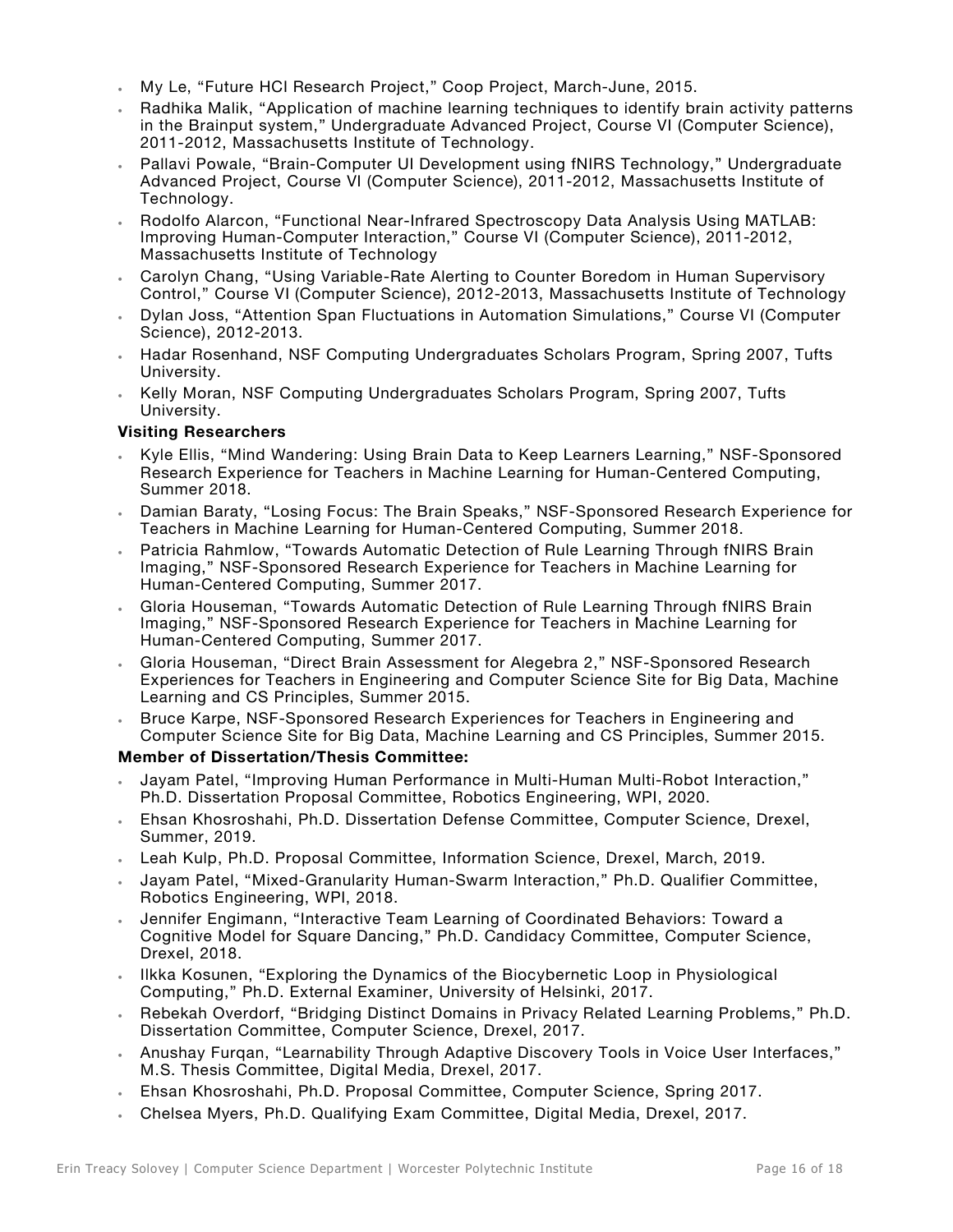- Brett Harte, "The Use of the Animation Principle Exaggeration Within Interactions in VR," M.S. Thesis Committee, Digital Media, Drexel, 2017.
- Rebekah Overdorf, "Domain Adaptation in Privacy Problems," Ph.D. Dissertation Proposal Committee, Computer Science, Drexel, January, 2017.
- Alexis Morris, "FRIEND: A Brain-Monitoring Agent Architecture for Adaptive Systems," Ph.D. Dissertation Committee, Computer Science, University of New Brunswick. External examiner. September 2016.
- Felicia Tucker, "Player Choices In a Visual Novel with Round Character Avatars," M.S. Thesis Committee, Digital Media, Drexel, expected September 2016.
- Ahmad Pourshoghi, "Application of Machine Learning and Functional Data Analysis in Classification and Clustering of Functional Near Infrared Spectroscopy Signal in Response to Noxious Stimuli" Ph.D. Dissertation Committee, Biomedical Engineering, Drexel, May 2014.
- Cathy Lu, "A Biofeedback-based Approach to Horror Game Design," M.S. Thesis Committee, Digital Media, Drexel, December 2014.
- Ehsan Khosroshahi, "Representation and Simulation of Brain and Body in Cognitive Architectures," Ph.D. Candidacy Committee, Computer Science, Drexel, November 2014.
- Rebekah Overdorf, "Domain Adaptation and Stylometry," Computer Science, Ph.D. Candidacy Committee, Drexel, December 2014.
- Robert Lass, "Distributed Constraint Reasoning for the Real World," Computer Science, Ph.D. Proposal Committee, Drexel, October 2014.
- Ahmad Pourshoghi, "Using Machine Learning Methods to classify functional Near Infrared Spectroscopy (fNIRS) Signal in Response to Painful Stimuli" Ph.D. Proposal Committee, Biomedical Engineering, Drexel, May 2014.

#### **PRESS**

- *Worcester Telegram* (January 10, 2020). "WPI researcher gets \$1M grant to develop technology for deaf users," https://www.telegram.com/news/20200110/wpi-researcher-gets-1m-grant-to-develop-technology-for-deaf-users.
- *WPI News* (January 8, 2020). "WPI to Help Develop Novel Sign Language Technology," https://www.wpi.edu/news/wpi-help-develop-novel-sign-language-technology
- *WBZ 4 CBS News* (April 2, 2019). "WPI 'Thinking Cap' Study Could Improve Online Learning," https://boston.cbslocal.com/2019/04/02/erin-solovey-wpi-thinking-cap-study/
- *NSF Science Now: Episode 62.* https://science360.gov/obj/video/30dbb192-d5db-4588 a7b4-c94a07ef5686/nsf-science-now-episode-62
- *Worcester News Tonight* (Jan 31, 2019). "WPI Thinking Cap," https://www.youtube.com/watch?v=4npohW82vVA&feature=youtu.be&t=666
- *WPI News* (Jan 29, 2019). "A New Kind of Thinking Cap: WPI Researchers Are Using Brain Imaging to Improve Personalized Learning Environments," https://www.wpi.edu/news/newkind-thinking-cap-wpi-researchers-are-using-brain-imaging-improve-personalized-learning
- *Drexel College of Computing & Informatics News.* (August 8, 2017). "Computer Science Research with Social Impact Featured at REThink Showcase," http://drexel.edu/cci/newsevents/news/2017/August/computer-science-research-with-social-impact-featured-atrethink-showcase/
- *EXEL Magazine.* (September, 2016). "Driven to Distraction," http://exelmagazine.org/article/driven-to-distraction/
- *New Scientist*. (February 9, 2016). "Mind-reading tech helps beginners quickly learn to play Bach," https://www.newscientist.com/article/2076899-mind-reading-tech-helps-beginnersquickly-learn-to-play-bach/
- *New Scientist.* (December 17, 2013). "Mind-reading light helps you stay in the zone," http://www.newscientist.com/article/mg22029484.500-mindreading-light-helps-you-stay-inthe-zone.html
- *New Scientist.* (February 20, 2013). "Brain scanning headset monitors your mental workload," http://www.newscientist.com/article/mg21729056.500-brainscanning-headsetmonitors-your-mental-workload.html?full=true